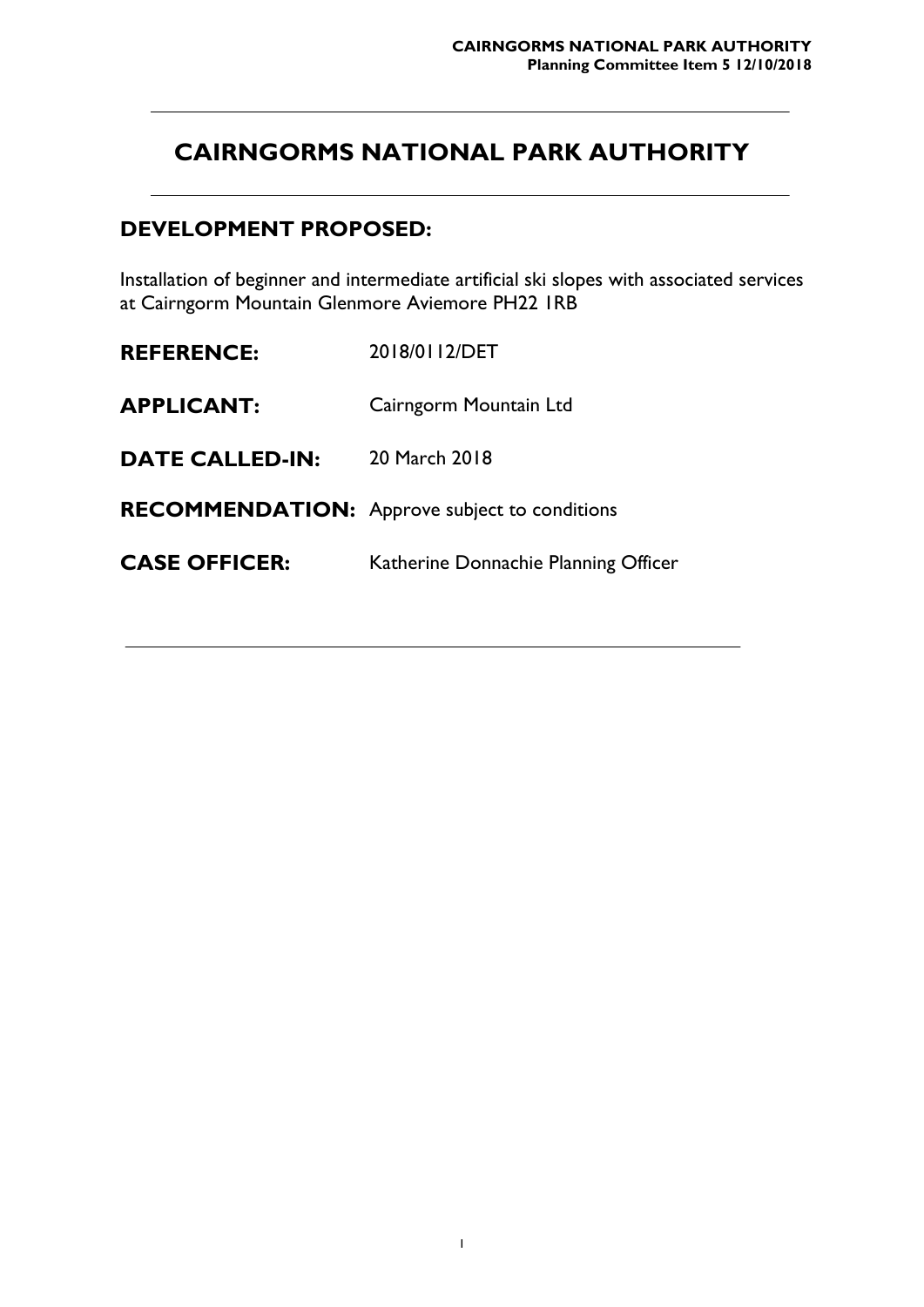

© Crown copyright and database rights 2018. Ordnance Survey Licence number 100040965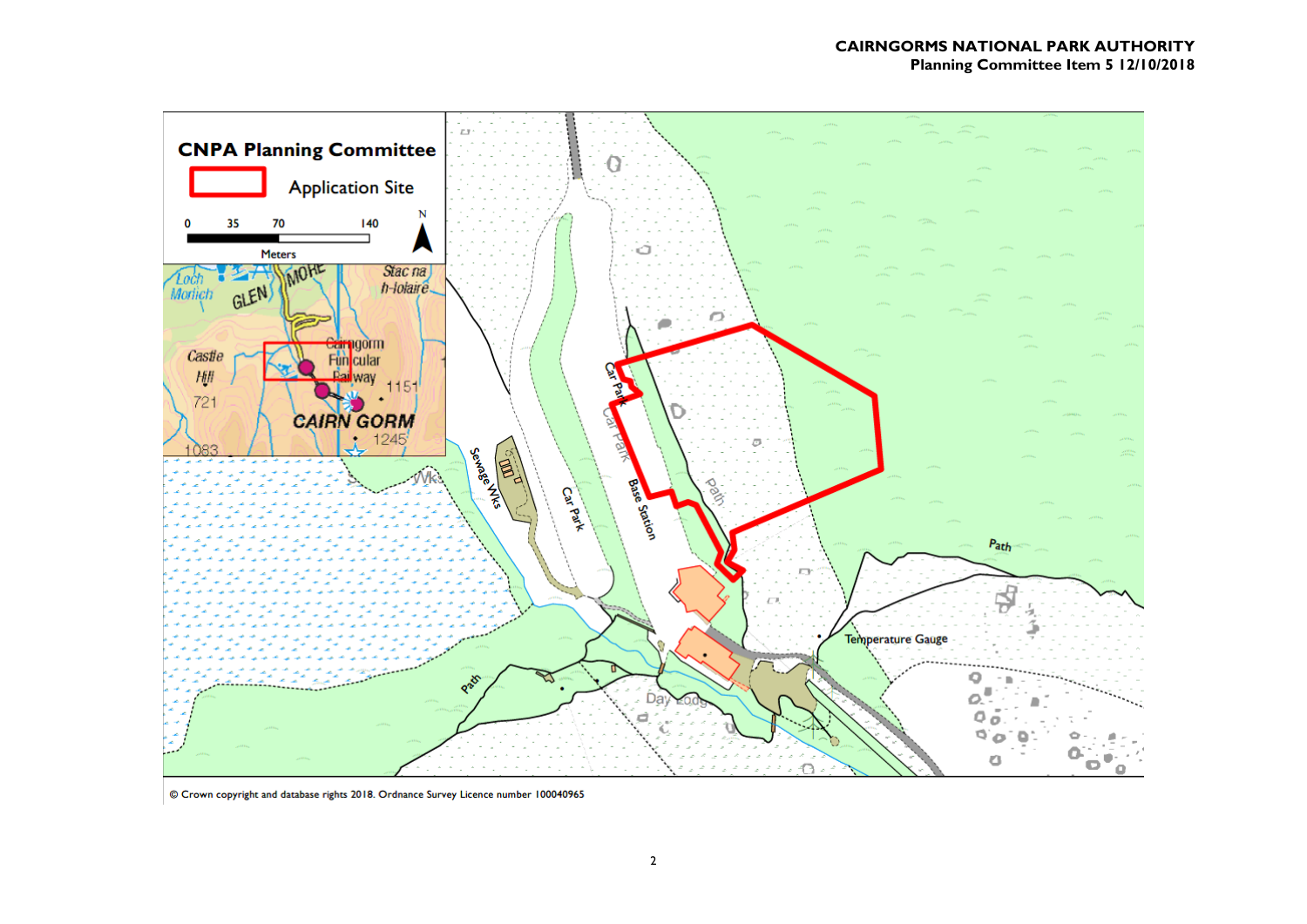## **SITE DESCRIPTION, PROPOSAL AND HISTORY**

### **Site Description**

- 1. The proposed site is located to the north east of the main Cairngorm Ski Centre infrastructure comprising Day Lodge and funicular railway base station. It lies immediately to the east of the large Coire Cas car parking area. Immediately west of the site a footpath runs along the top of a slope above the car park.
- 2. The total site comprises an area of around 2.1 hectares of moorland adjacent to the ski centre with around 0.8 hectares to be developed by the artificial ski slopes.
- 3. The entire area within the Cairngorm Mountain Ski area which lies within the Cairngorms National Scenic Area. There are no other designations on the site itself. The Cairngorms SAC designated for habitat interests lies 270m west of the site. The Cairngorms Wild Land Area No. 15 as identified in Scottish Natural Heritage's wild land area map lies 730 west of the site at its closest, circling the entire ski area.

### **Proposal**

4. The drawings and documents associated with this application are listed below and are available on the Cairngorms National Park Authority website unless noted otherwise: [http://www.eplanningcnpa.co.uk/online](http://www.eplanningcnpa.co.uk/online-applications/applicationDetails.do?activeTab=summary&keyVal=P5XP2ZSI0CA00)[applications/applicationDetails.do?activeTab=summary&keyVal=P5XP2ZSI0CA00](http://www.eplanningcnpa.co.uk/online-applications/applicationDetails.do?activeTab=summary&keyVal=P5XP2ZSI0CA00)

| <b>Title</b>                       | <b>Drawing</b>    | Date on  | <b>Date</b>     |
|------------------------------------|-------------------|----------|-----------------|
|                                    | <b>Number</b>     | Plan*    | <b>Received</b> |
| Plan - General Arrangement         | 001 Rev H         | 14/05/18 | 4/7/18          |
| Plan - Long Sections and detail    | 002 Rev D         | 14/05/18 | 4/7/18          |
| Plan - Drainage General            | 003 Rev D         | 07/03/18 | 26/03/18        |
| Arrangement                        |                   |          |                 |
| Plan - Proposed Peat Re-Use        | 004 Rev A         | 08/09/17 | 26/03/18        |
| Areas                              |                   |          |                 |
| Plan - Site Access General         | 005 Rev E         | 07/03/18 | 26/03/18        |
| Arrangement                        |                   |          |                 |
| Plan - Block Plan                  | 009 Rev A         | 07/09/17 | 26/03/18        |
| Location Plan/Site Plan - Site     | 010 Rev D         | 07/09/17 | 26/03/18        |
| <b>Location Plan</b>               |                   |          |                 |
| Other - Viewing Areas              | 16104PA-99-       | 20/07/17 | 26/03/18        |
|                                    | 001 C             |          |                 |
| Other - National Vegetation        | 8235-670973       | 19/06/18 |                 |
| Survey                             |                   |          |                 |
| <b>Other - Construction Phase</b>  | Issue 6           | 07/05/18 | 26/03/18        |
| Method Statement                   |                   |          |                 |
| Other - Drainage Impact            | C <sub>2883</sub> | 07/03/18 | 26/03/18        |
| Assessment                         | <b>Revision D</b> |          |                 |
| Other - Groundwater Dependent      | 7925-169345       | 14/03/18 | 26/03/18        |
| <b>Terrestrial Ecosystems Risk</b> |                   |          |                 |
| Assessment                         |                   |          |                 |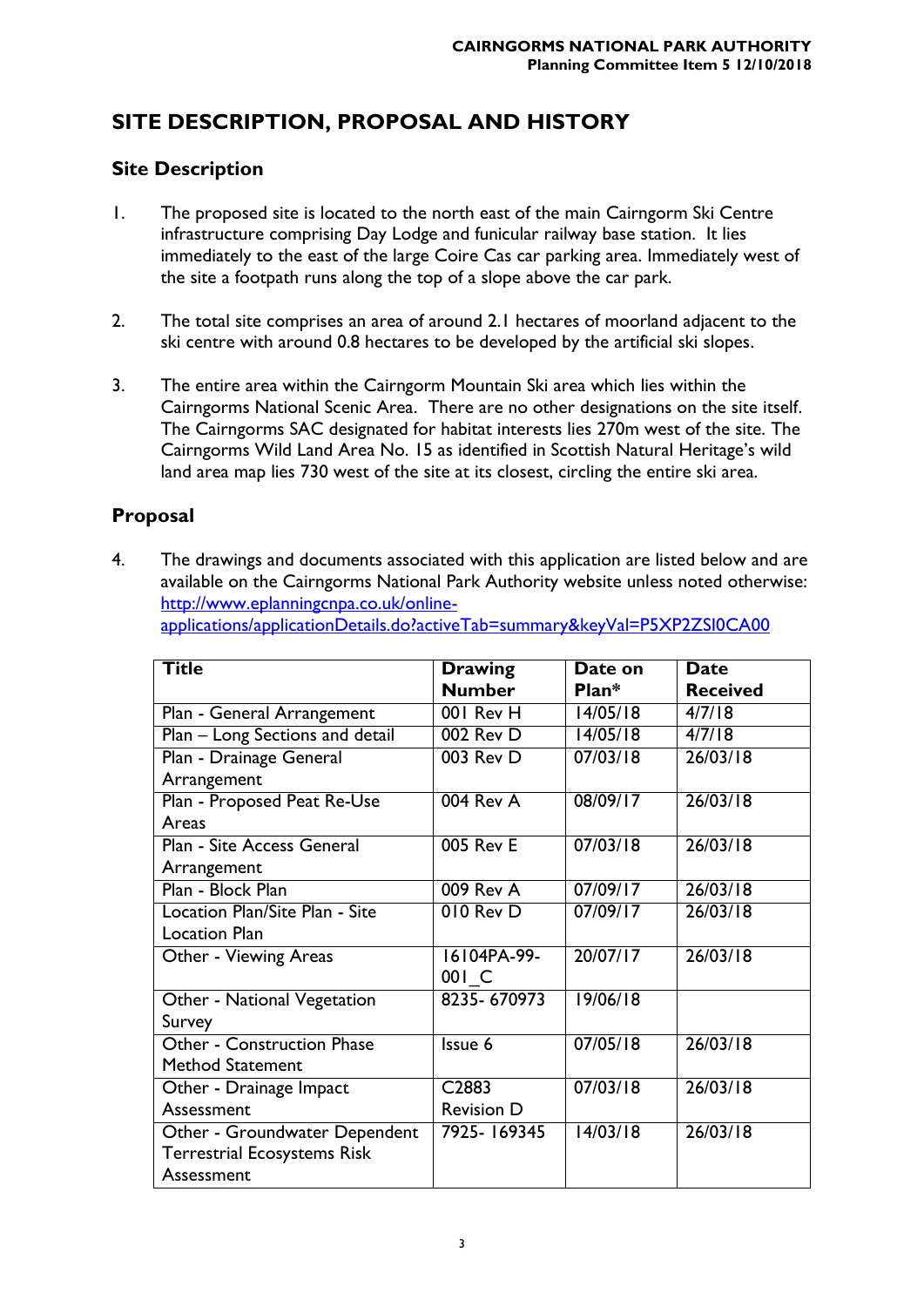| <b>Title</b>                      | <b>Drawing</b>  | Date on  | <b>Date</b>     |
|-----------------------------------|-----------------|----------|-----------------|
|                                   | <b>Number</b>   | Plan*    | <b>Received</b> |
| Other - Landscape Appraisal       |                 | 16/02/18 | 26/03/18        |
| Other - Landscape Addendum        |                 | 18/05/18 | 4/7/18          |
| Other - Cairngorm Mountain        |                 |          |                 |
| Long Term Strategy                |                 |          |                 |
| Other - Peat Survey Report        | 169345          | 27/02/18 | 26/03/18        |
| Other - Pollution Prevention Plan | 169345          | 02/03/18 | 26/03/18        |
|                                   | Version 2       |          |                 |
| Other - Site Waste Management     | <b>SW1183</b>   | 22/02/18 | 26/03/18        |
| Plan                              |                 |          |                 |
| Other- Habitat Compensation       | 670973          | 15/06/18 | 4/7/18          |
| Plan                              |                 |          |                 |
| Other - Supporting Statement      |                 |          | 26/03/18        |
| Other - Traffic Management Plan   | Issue 4         | 22/02/18 | 26/03/18        |
| Other - Transport Assessment      | 18037 Issue 01  | 18/06/18 |                 |
| Other - Transport Statement       |                 |          | 26/03/18        |
| Other - Mitigation and            | $7929 - 169345$ | 01/12/17 | 26/03/18        |
| <b>Enhancement Plan</b>           |                 |          |                 |
| <b>Reptile Protection Plan</b>    | 8212-670973     | 12/06/18 | 4/7/18          |
| Other - Design Statement          | <b>Rev E</b>    | 07/03/18 | 26/03/18        |

*\*Where no specific day of month has been provided on the plan, the system defaults to the 1st of the month.*

- 5. The application seeks full planning permission for the construction of an artificial ski slope at Cairngorm Mountain. This will comprise two slopes, one for beginners and one for intermediate use creating a "L" shaped development site as shown in **Appendix 1 – Plans** The slopes will measure approximately 30 metres long by 60 metres wide (beginners) and 90 metres long by 20 metres wide (intermediate**)** and the site covers about 0.8 hectares**.** Travellators/magic carpets will be used to transport users from the bottom to top of the slopes. Sections have been submitted to show how the development will be constructed to create a suitable surface and gradients, with the ski slope itself formed by way of a layering construction including sub soils, geotextile and sub base. These plans are included in **Appendix 1.** No lighting is proposed.
- 6. The proposed finish of the ski slopes is a mid-green coloured matting. The exact specification of the matting is yet to be confirmed but the colour of RAL 6010 has been confirmed with photomontages submitted with the Landscape Addendum updated to reflect this finish.
- 7. It is proposed to re-use peat from site excavations (total estimated as 2,630 cubic metres) for restoration works elsewhere on the landholding with an indicative plan of this provided. Surface water will be dealt with by a system of pipes under the ski slope, recycling tanks for filtered pumped water for the water misting system that lubricated the surface, overflow underground cellular storage and a system of cut off drains with outfall to existing ditches.
- 8. A number of viewing points, constructed by way of stone wall seating are proposed to the west of the slope of similar design to other walling in the vicinity. A two metre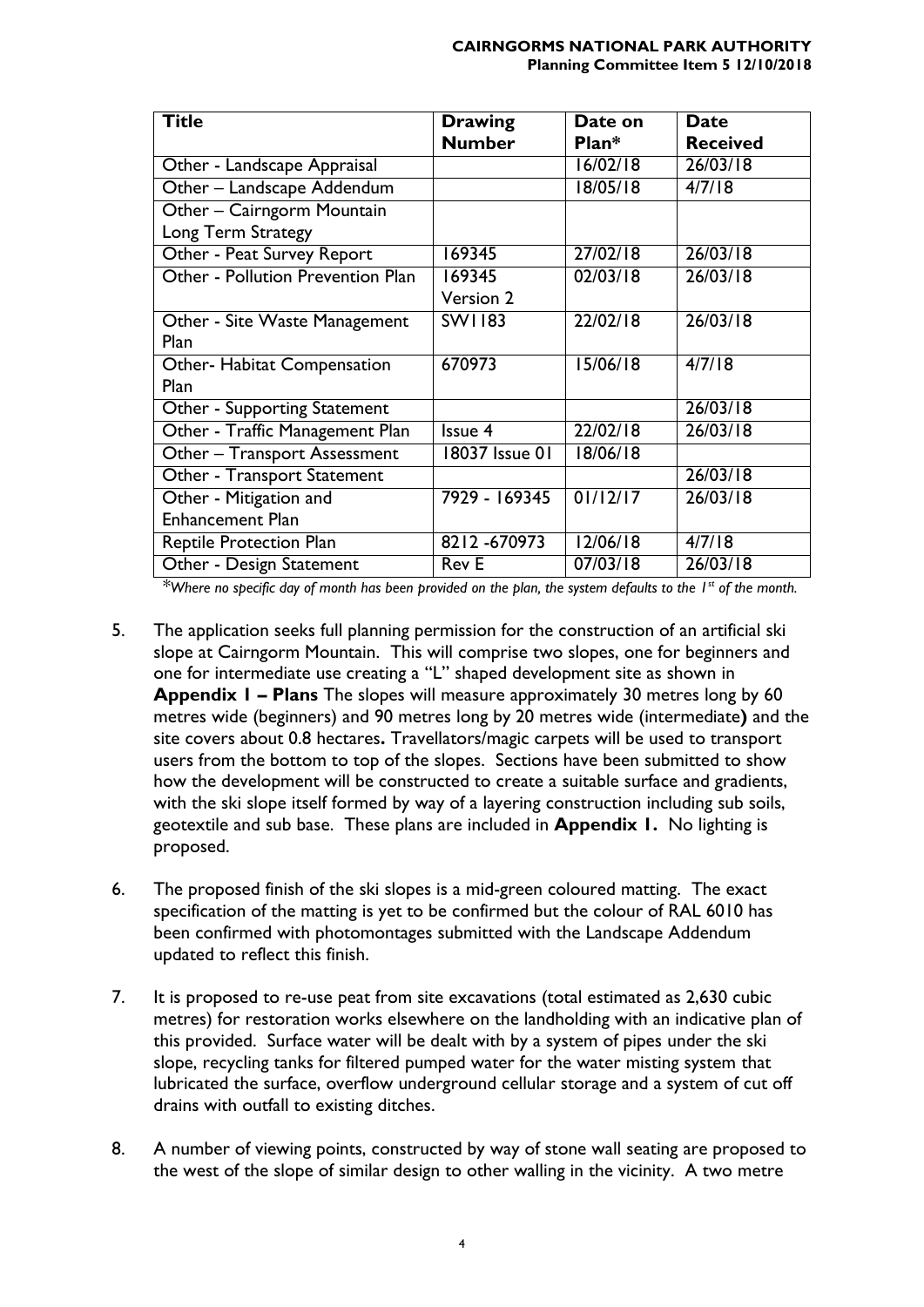wide path will connect the site to the main day lodge complex and base station to the south with existing paths upgraded and snow fencing proposed alongside existing path between the site and the car park in order to limit direct access from the car park to the ski slope and direct users.

- 9. As compensation for loss of heath habitat arising from the development, and in response to consultee comments, it is proposed to plant montane scrub on land within the application site, and on land outwith the site – an indicative plan is attached as **Appendix X.**
- 10. The proposed ski slope is intended to improve the experience of all snow sports enthusiasts by providing a year round facility to offer high quality and consistent slopes. The facility is intended primarily for teaching and to enable progression for beginners and intermediate users, with the applicants identifying a benefit for more advanced snow sports users by reducing demand on other slopes and uplift facilities, as well as providing a practise opportunity too. The slopes may also be used for tubing and as a wider benefit the applicants consider this year round facility which is not dependent on snow can help provide more predictable and stable employment opportunities.
- 11. A number of supporting documents have been submitted including;
	- a) Mitigation and Enhancement Plan which includes survey work for habitats invertebrates, lichens, reptiles, mammals and breeding birds with mitigation measures during construction detailed including supervision of work by an Ecological Clerk of Works.
	- b) Reptile Protection Plan which concludes that there is low potential for reptiles on the site and damage can be avoided by appropriate mitigation together with care during vegetation clearance.
	- c) Groundwater Dependent Terrestrial Ecosystems Risk Assessment.
	- d) National Vegetation Survey (NVC) which concludes that the habitats on site are well represented in the National Park, and that as they will be lost as a result of development no mitigation is possible to replace the vegetation types.
	- e) Habitat Compensation Plan.
	- f) Site Waste Management Plan.
	- g) Peat Survey Report indicating there is only one areas of deep peat (i.e. more than 1 metre deep) within the development site.
	- h) Pollution Prevention Plan outlining how environment including wetlands and watercourses will be protected during construction, with supervision by an Ecological Clerk of Works highlighted.
	- i) Drainage Impact Assessment.
	- j) Design Statement.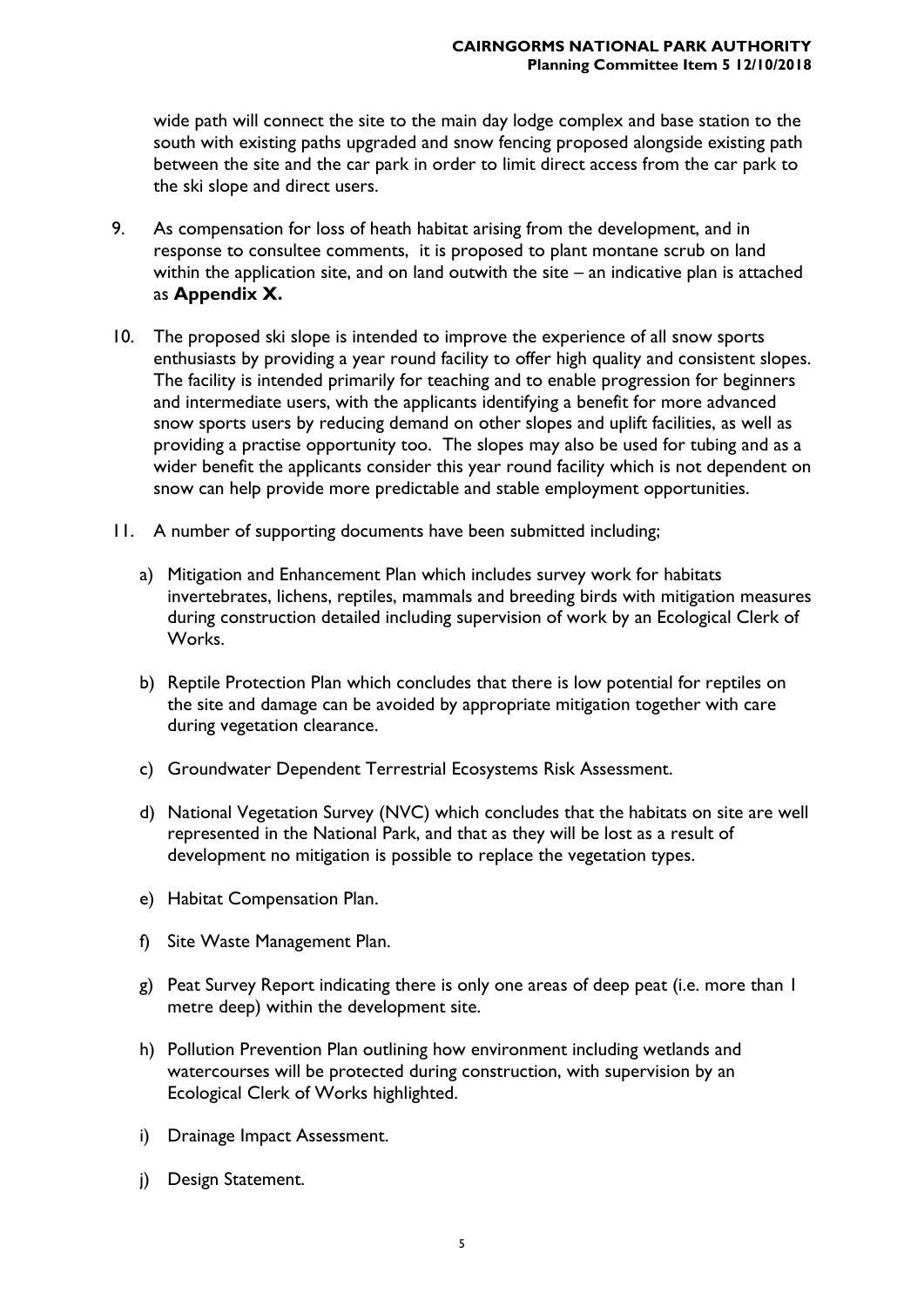- k) Landscape Appraisal and Landscape Addendum which includes visualisations of how the ski slope may appear in the landscape, using a study area of 8 km radius to assess visual effects and 5 km for landscape effects. The landscape appraisal concludes that whilst the development would introduce man-made development into what is potentially a highly sensitive environment, its limited size and location beside the main ski centre base infrastructure would limit notable effects on the National Park and National Scenic Area. The addendum, provided in response to consultee comments, sets out how landscape impacts may be further mitigated through enhancement planting (with short term fencing to allow this to become established.) and maintenance of the slope surface using of organically shaped (as opposed to geometric shaped) patches of matting to help create a mottled effect that is closer to the appearance of the surrounding vegetation, reducing the visual impact over time. The Addendum also expanded on the "seasonality" issue raised by the CNPA landscape advisor in respect of how the matting of the ski slope will appear when there is light snow and how this will accentuate visibility at such times.
- l) Construction Phase Method Statement.
- m) Cairngorm Mountain Long Term Strategy that describes activity within three core areas of operation of the business: (1) conservation of the mountain plateau; (2) year round operations and visitor experience; and (3) sensitive development opportunities and ongoing maintenance. The ski slope proposal is part of the third area of development opportunities. A table has been provided setting out short term (1-5 years), mid-term (6-10 years) and long term (10-25) year timescales with the ski slope identified as short term**.**
- n) Transport Statement and Transport Assessment covering both the dry ski slope proposals and proposals to extend the Ptarmigan Restaurant covered by a separate planning application.

### **History**

12. CNPA officers have provided pre-application advice for this development via Highland Council. For members information there is currently a pending planning application for redevelopment of the Ptarmigan restaurant at the top of the funicular railway and this will come before members in due course (Reference 2018/177/DET)

### **DEVELOPMENT PLAN CONTEXT**

### **Policies**

| <b>National Policy</b>   | Scottish Planning Policy 2014                          |  |
|--------------------------|--------------------------------------------------------|--|
| <b>Strategic Policy</b>  | Cairngorms National Park Partnership Plan 2017 - 2022  |  |
| <b>Local Plan Policy</b> | Cairngorms National Park Local Development Plan (2015) |  |
|                          | Those policies relevant to the assessment of this      |  |
|                          | application are marked with a cross                    |  |
| <b>POLICY I</b>          | <b>NEW HOUSING DEVELOPMENT</b>                         |  |
| <b>POLICY 2</b>          | SUPPORTING ECONOMIC GROWTH                             |  |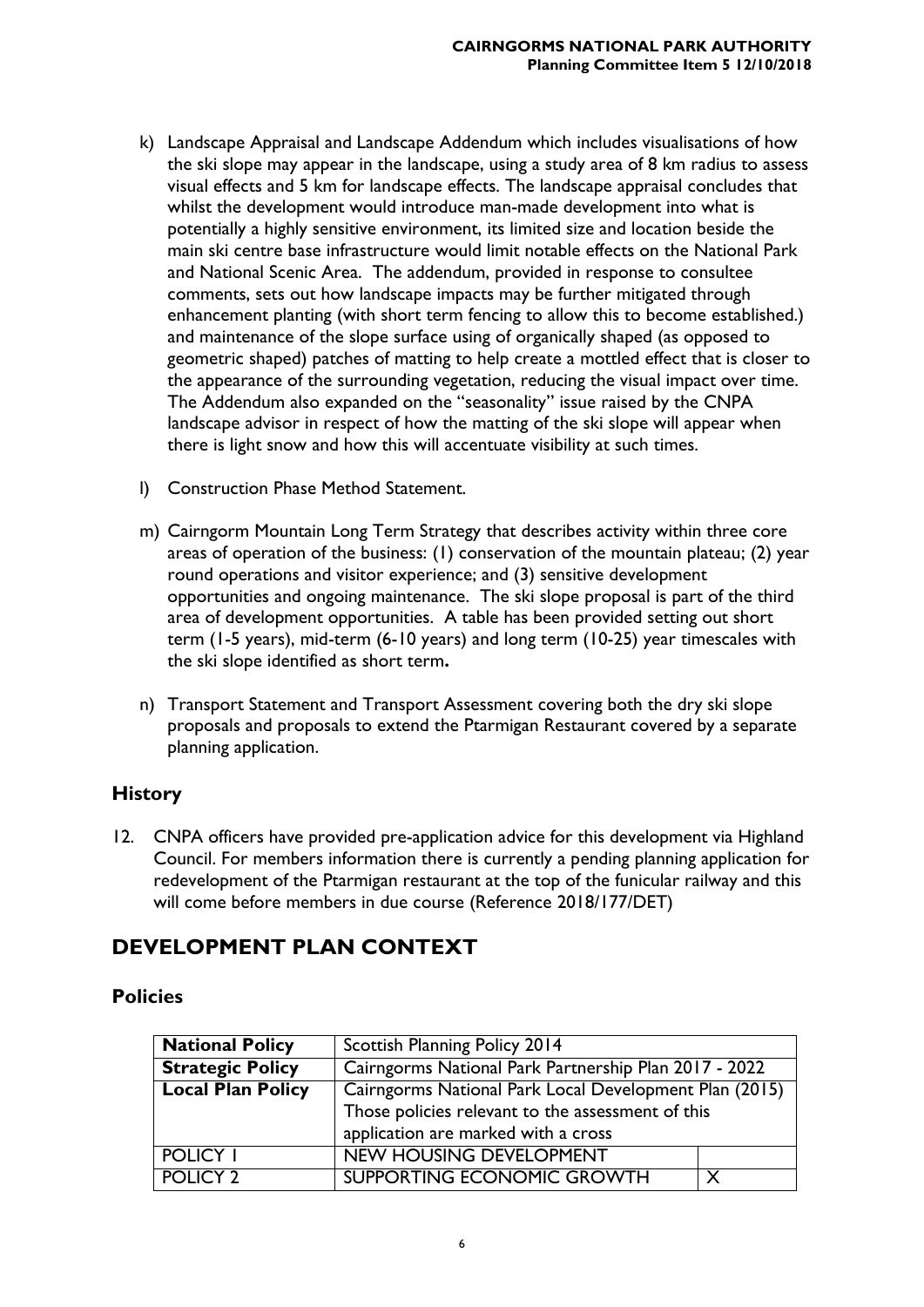#### **CAIRNGORMS NATIONAL PARK AUTHORITY Planning Committee Item 5 12/10/2018**

| <b>POLICY 3</b>  | <b>SUSTAINABLE DESIGN</b>        | X |
|------------------|----------------------------------|---|
| <b>POLICY 4</b>  | <b>NATURAL HERITAGE</b>          | X |
| <b>POLICY 5</b>  | <b>LANDSCAPE</b>                 | X |
| <b>POLICY 6</b>  | THE SITING AND DESIGN OF DIGITAL |   |
|                  | <b>COMMUNICATIONS EQUIPMENT</b>  |   |
| <b>POLICY 7</b>  | <b>RENEWABLE ENERGY</b>          |   |
| <b>POLICY 8</b>  | <b>SPORT AND RECREATION</b>      |   |
| POLICY 9         | <b>CULTURAL HERITAGE</b>         |   |
| POLICY 10        | <b>RESOURCES</b>                 | X |
| <b>POLICY 11</b> | <b>DEVELOPER CONTRIBUTIONS</b>   |   |

- 13. All new development proposals require to be assessed in relation to policies contained in the adopted Local Development Plan. The full wording of policies can be found at: <http://cairngorms.co.uk/uploads/documents/Park%20Authority/Planning/LDP15.pdf>
- 14. The site sites with the area covered by the Cairngorm and Glenmore Strategy that was approved by the CNPA Board in September 2016. The strategy is a partnership document that sets the aspirations for management of publicly owned land, not a planning policy document. The strategy identifies the Cairngorm Mountain area as one that is principally managed for recreation and learning. The long term direction for the area includes restoration of montane woodland and enhancement of visitor infrastructure and facilities to ensure high quality, low impact development.

### **Planning Guidance**

15. Supplementary guidance also forms part of the Local Development Plan and provides more details about how to comply with the policies. Guidance that is relevant to this application is marked with a cross.

| Policy I  | New Housing Development Non-Statutory Guidance    |          |
|-----------|---------------------------------------------------|----------|
| Policy 2  | Supporting Economic Growth Non-Statutory Guidance | $\times$ |
| Policy 3  | Sustainable Design Non-Statutory Guidance         | X        |
| Policy 4  | Natural Heritage Supplementary Guidance           | X        |
| Policy 5  | Landscape Non-Statutory Guidance                  | X        |
| Policy 7  | Renewable Energy Supplementary Guidance           |          |
| Policy 8  | Sport and Recreation Non-Statutory Guidance       | X        |
| Policy 9  | <b>Cultural Heritage Non-Statutory Guidance</b>   |          |
| Policy 10 | <b>Resources Non-Statutory Guidance</b>           | X        |
| Policy 11 | Developer Contributions Supplementary Guidance    |          |

### **CONSULTATIONS**

#### **A summary of the main issues raised by consultees now follows:**

16. **SNH** note that the site is close to the Cairngorms Special Area of Conservation (SAC) designated for its dry heaths, wet heathland with cross-leaved heath, blanket bog, alpine and sub alpine heaths, alpine and boreal heaths. The site's status means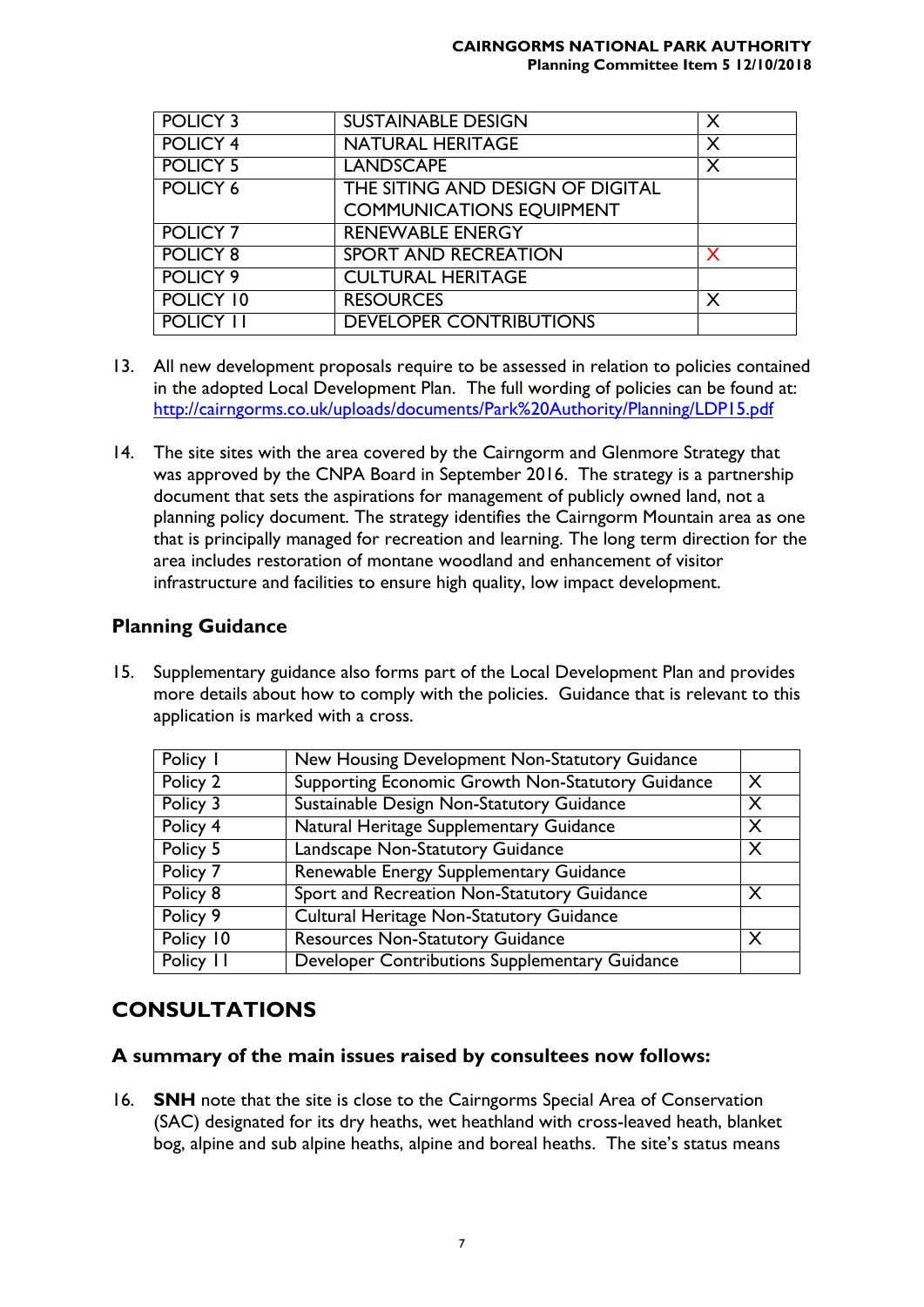that the Planning Authority is required to consider the effect of the proposals on the SAC before it can be consented.

- 17. It is SNH's view that it is unlikely that the proposal will have a significant effect on any qualifying interests either directly or indirectly so an Appropriate Assessment is not required. SNH's appraisal considered the factor that the proposal will be managed in line with the site's Cairngorms funicular railway Visitor Management Plan and Estate Management Plan such that it will not adversely affect the integrity of adjacent Natura sites.
- 18. **SEPA** initially objected due to the lack of information on potential loss of Groundwater Dependent Terrestrial Ecosystems (GWDTE) in relation to the condition of habitats to be lost. On receipt of further information which demonstrated that these habitats were not especially botanically rich they removed this objection.
- 19. They also noted in terms of peat impacts that the volume of peat to be extracted is relatively small (2630 cubic metres) and that good practise is to be followed. They recommend a condition be attached to secure a detailed method statement with regard to excavated soil and peat, with the expectation that excavated peat is used for habitat restoration tied into existing land forms. They also provided further detailed advice on the various areas being considered for peat re-use by the applicant.
- 20. SEPA also note that a construction site licence to cover surface water management will be required from them. This should be based upon the submitted Construction Method Statement and Pollution Prevention Plan and will require further information on mechanical wash residue as this may require a discharge license. They further note that the submitted CMS, Pollution Prevention Plan and Waste Management Plan are generally acceptable but should include mitigation measures highlighted on plan which can then be readily accessible on site for personnel. This complete schedule of mitigation should be secured by planning condition.
- 21. They request that conditions be attached requiring that the mitigation measures outlined in the GWDTE risk assessment be secured, and also that the discharge from the SUDS be of similar water quality and quantity to existing to avoid any negative impacts.
- 22. **The Highland Council Flood Risk Management Team** has no concerns regarding flooding at this location. They have reviewed the Drainage Impact Assessment and have no objection to the proposed arrangements, being satisfied that surface water from all storms up to the 200 year event will be managed within the site.
- 23. **The Highland Council Flood Environmental Health Team** was consulted and has not provided any comments at the time of writing.
- 24. **The Highland Council Transport Planning Team** initially advised that they could not comment on the application until a Transport Assessment (TA) is provided. This is required due to the area of the development and this was highlighted at the preapplication stage.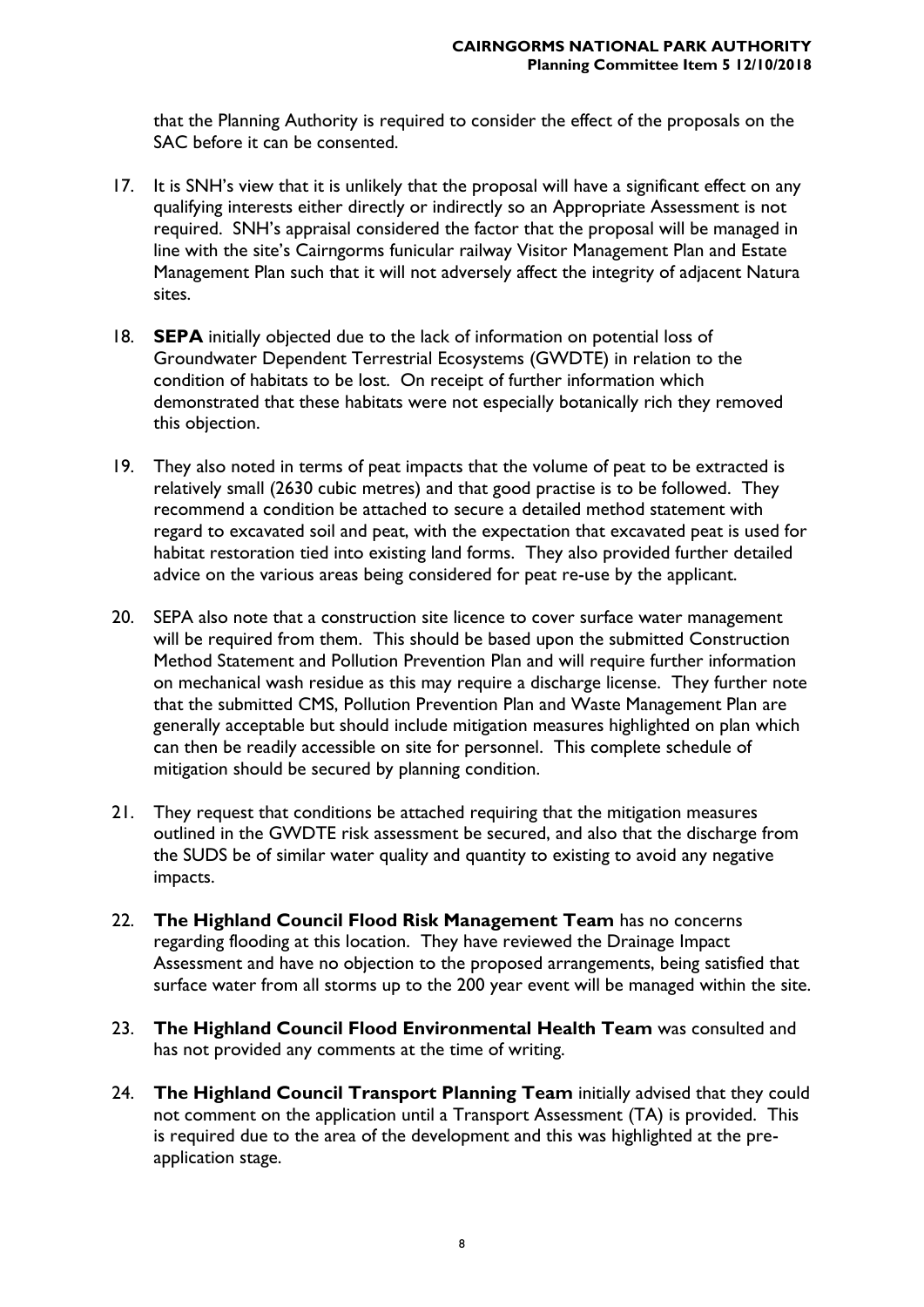- 25. On receipt of Transport Assessment (which relates to the application site and another pending planning application for an extension to the Ptarmigan restaurant -reference 2018/0177/DET) the Team note that this explains that the main driver behind the development is to increase visitor numbers during the summer months. The Team are sceptical of the visitor projections set out in the TA, and are disappointed that it fails to consider traffic management arrangements during severe winter weather; review problems regarding damage from informal parking areas; or review any impacts on informal parking areas from recent introduction of car parking charges at the main car park.
- 26. However despite this lack of clarity the Team agree that there will be an increase in visitor numbers which will have a negative impact on the public road. To mitigate this impact improvements to the C1126 road will therefore be required. In line with the Glenmore Visitor Improvement Plan, the Team recommend that conditions be attached to secure:
	- a) the provision of a scheme to reduce the speed of traffic and improve pedestrian crossing facilities through the settlement of Glenmore and to improve signing included the variable message signs;
	- b) improvements to the bus passenger waiting facilities including a shelter and real time information and provide cycle parking at the centre;
	- c) provision of a Travel Plan based on the actions set out in the TA; and
	- d) a review to assess the work required to improve the quality of the existing core path (GR12) to the Coire Cas car park to provide an extension to the successful and well used logging way in order to increase the number of people walking and cycling to the site especially in the summer and reduce the number of vehicles using the ski road.
- 27. On this basis they have no objections to the application. However, it should be noted that their comments relate to projections of future use of the ski resort from a range of potential developments and promotion. The dry ski slope is expected to potentially be used by a maximum of 7000 people per annum, an increase of only 6.3% of summer visitors and only 3-4% of annual visitors to the ski centre.
- 28. **CNPA Ecology Advisor** initially noted that a comprehensive suite of ecological surveys was provided which was welcomed. However some further clarification was sought on the condition of habitats to be lost and further mitigation measures for reptiles together with details of proposed compensation for habitat to be lost. The Advisor also recommended that further consideration be given to reducing the underground storage capacity of the SUDS scheme and using swales and above ground pools instead.
- 29. On receipt of further information the Advisor has confirmed that these proposals are generally satisfactory. The Advisor has highlighted that there will be a loss of annex 1 habitat and GWDTEs under the new ski slope. These habitats are not exclusive to this area, are found within the wider Cairngorms area and are outwith the formally designated SAC. Their loss cannot be mitigated so compensation for their loss is required. Areas have been identified in the proposed habitat compensation plan for planting montane scrub to enhance the condition of the surrounding habitat and it is essential that this is secured. The Advisor has also noted that the planting plan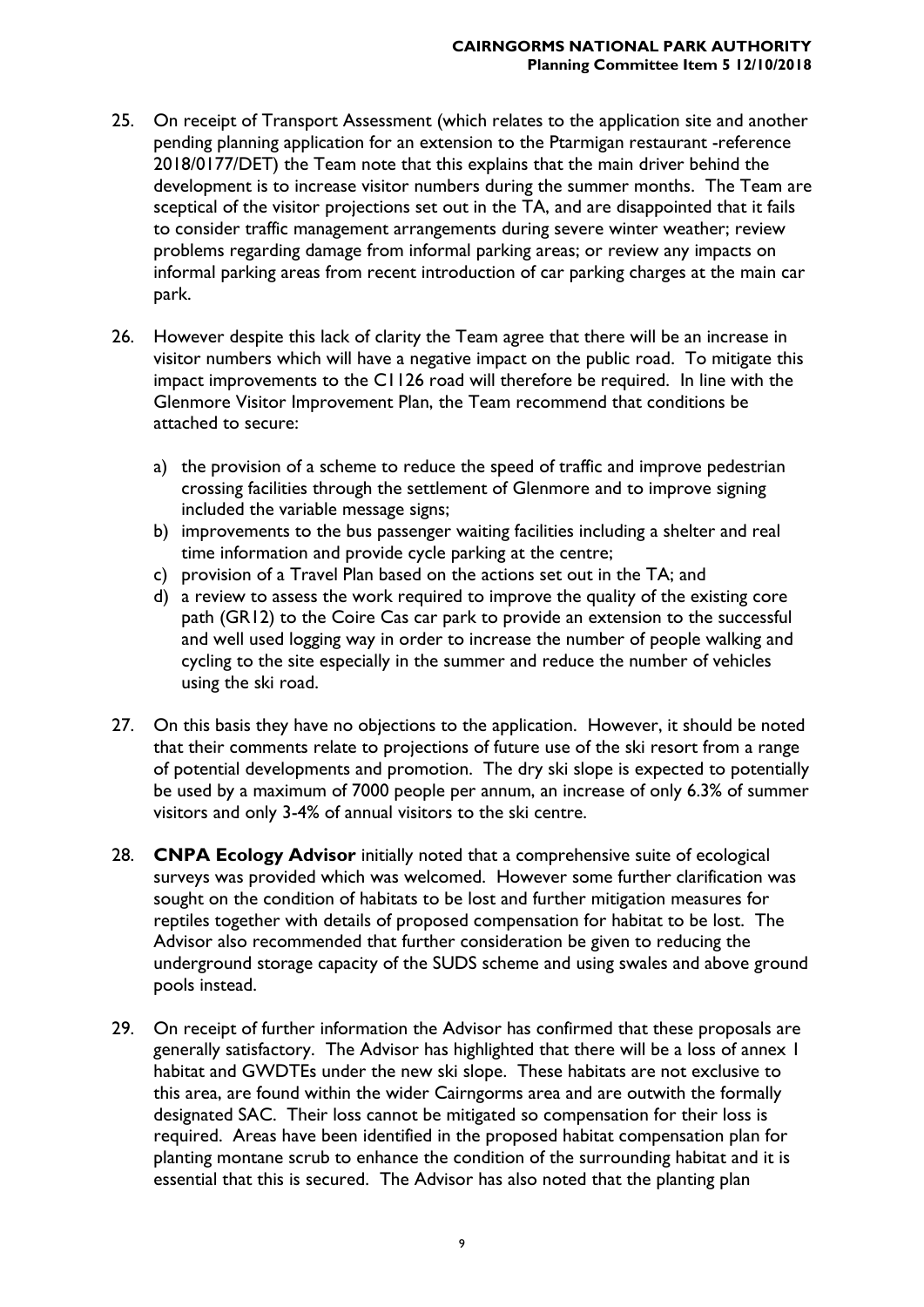includes a north American willow species (*S petrophilia*) which should not be included and is not mentioned in the report text which refers to native species. This error will need to be rectified.

- 30. **CNPA Landscape Advisor** noted that the hillside where the development is proposed is part of the landscape setting of the ski centre. Generally the major infrastructure, buildings, funicular base and car parks are set in lower parts of the corrie with the surrounding ridges forming the sides of the corrie often screening these larger features. Dominant colours in the landscape are browns and warm greys with green only prominent in the summer months although it persists in small wet flushes throughout the year. Snow patches are an important part of the colour palette which can appear from September through to June.
- 31. On receipt of further information from the applicants including a landscape addendum the Advisor has confirmed that the methodology and visual effects have now been satisfactorily explained; errors relating to the ZTV information and extent of visibility have been rectified; sequential effects from plateau footpath have been assessed confirming localised significant effects ; the special landscape qualities assessment is now acceptable; colour of matting has been clarified as a mid-toned bright green colour with its impact in the landscape acknowledged and information provided on how this may change over time and proposals set out for the use of organic shaped patches to replace worn areas of matting which would then create a mottled effect helping to reduce the flat colour of the proposals.
- 32. The landscape addendum also outlines a proposal for mitigation planting of areas of montane scrub round the development that is intended to address the landscape impacts of a hard edge to the development and its flat colour. The Advisor considers that if the mitigation planting is as extensive as shown on the submitted plan, it would provide a stronger landscape feature. Given the conditions at the site a longer than usual maintenance programme would be required.
- 33. The Advisor concludes that the submitted landscape material presents a reasonable overall picture of the effect on the landscape and demonstrates that there will be significant adverse effects near to the site which reduce further away The proposed mitigation comprising mitigation planting and careful replacement of worn matting would help reduce the visual impacts of the matting and mitigate the adverse landscape impacts. These will take time to be fully effective as they rely on the weathering of the matting and the growth of planting in an exposed area. Conditions will be required covering landscaping details including establishment, long term maintenance and monitoring; management of the matting; and restriction on lighting.
- 34. **CNPA Outdoor Access Team** considered the potential for obstruction to access rights and existing paths in the area, primarily in relation to the "windy ridge path" and the viewpoint path which runs parallel to the existing car park. As both paths are being retained and are unaffected the Team has no comments to make.
- 35. **Aviemore and Vicinity Community Council** object to the application comments attached in **Appendix 4**. They highlight that they do not object to development at Cairngorm Mountain but wish to ensure that it is well structured, properly planned and sustainable, satisfying all the aims of the National Park which they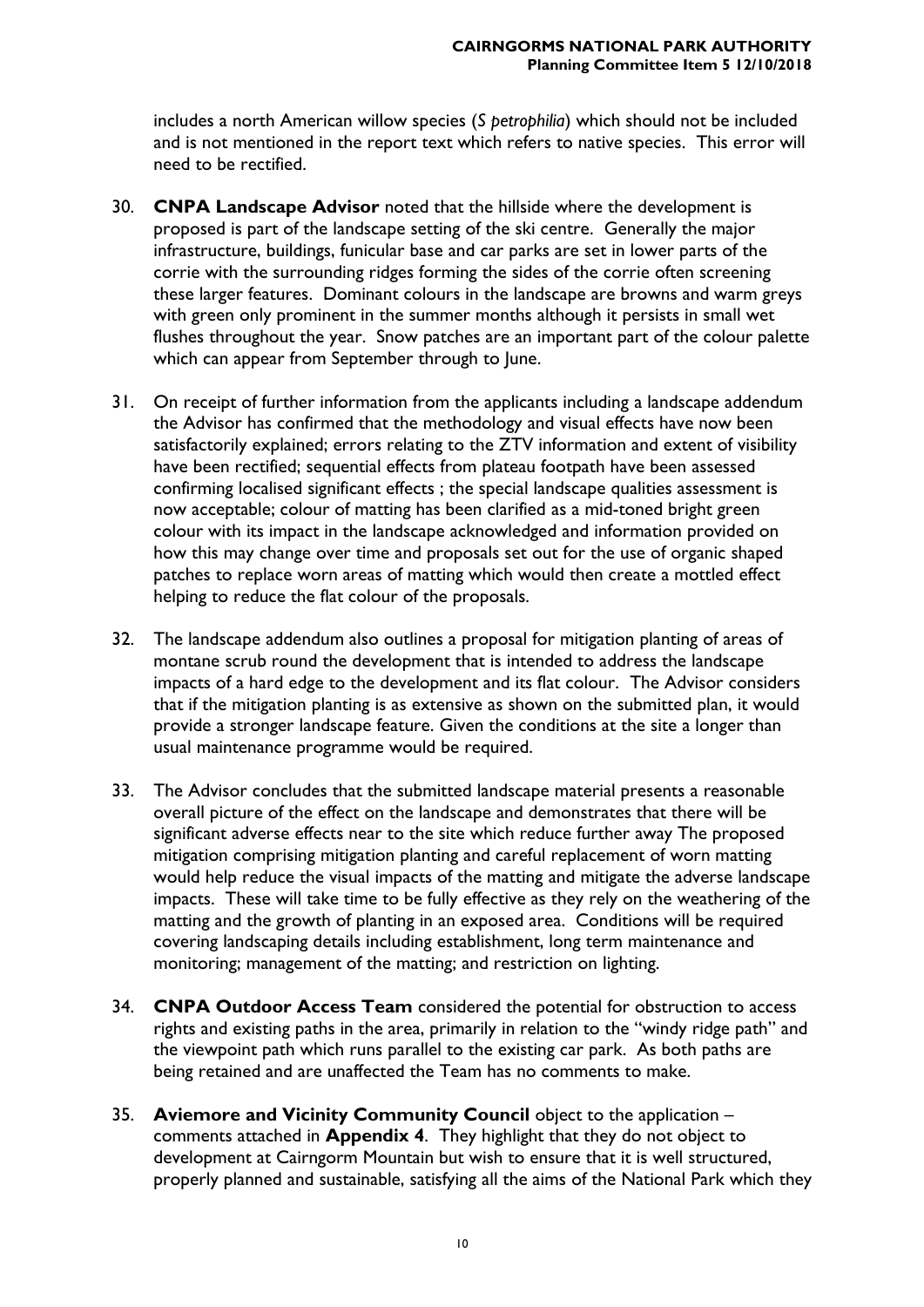don't consider the proposal achieves. They have highlighted that when the CNPA Board agreed the Cairngorm and Glenmore Strategy in 2016 Natural Retreats and partners agreed to develop and deliver a masterplan for Cairngorm Mountain. To date no masterplan has been produced with Highlands and Islands Enterprise (HIE) now commissioning a review of the ski infrastructure which will report later this year. In these circumstances the need for the project is unclear and if the HIE report concludes that there is no need then there will be potential for more unviable infrastructure on the mountain with no proposals included for its removal if not sustainable.

36. Other concerns relate to lack of detail on colour of ski slope and associated infrastructure and how it will blend in; removal of important invertebrate habitats; loss of peat; visual impact; economic viability and sustainability. The Community Council conclude that the proposal does not fulfil any of the aims of the National Park and should form part of an overall masterplan for the whole ski area not piecemeal development. The Community Council has requested the opportunity to be heard at Committee. The Community Council were re- consulted following submission by the applicants of additional information including a long term strategy document. They do not consider this information to alter their concerns and their additional consultation response is included in **Appendix 4**.

### **REPRESENTATIONS**

- 37. The application was advertised in the local press and 54 representations were received, with 32 in support of the development and 22 objecting to the development. Three of the supporting letters have not detailed reasons for support. Twelve further representations were received outwith the time period for commenting but did not raise any new material issues.
- 38. The representations are attached as **Appendices 5 (a) and (b).**
- 39. Key points raised by parties objecting are as follows:
	- a) No evidence of economic benefit to community other ski operations, including successful alpine resorts expand on summer use by investing in other activities such as hiking and mountain biking using existing infrastructure. Dry ski slopes at Glenshee and the Lecht were removed.
	- b) No economic justification or visitor/user surveys to explain the need.
	- c) If there is a need for a ski slope then it would be better located in Aviemore where it would be more sheltered and suitable for children.
	- d) Development does not relate to Cairngorm and Glenmore Strategy proposal is premature and piecemeal.
	- e) Proposal is also premature in relation to HIE's ongoing review of infrastructure on the mountain.
	- f) Lack of community consultation.
	- g) Lack of research with manufacturers.
	- h) Site is unsuitable given weather patterns and prevailing wind- unsuitable for use by beginners and children and lacks scope for skill development for more experienced users.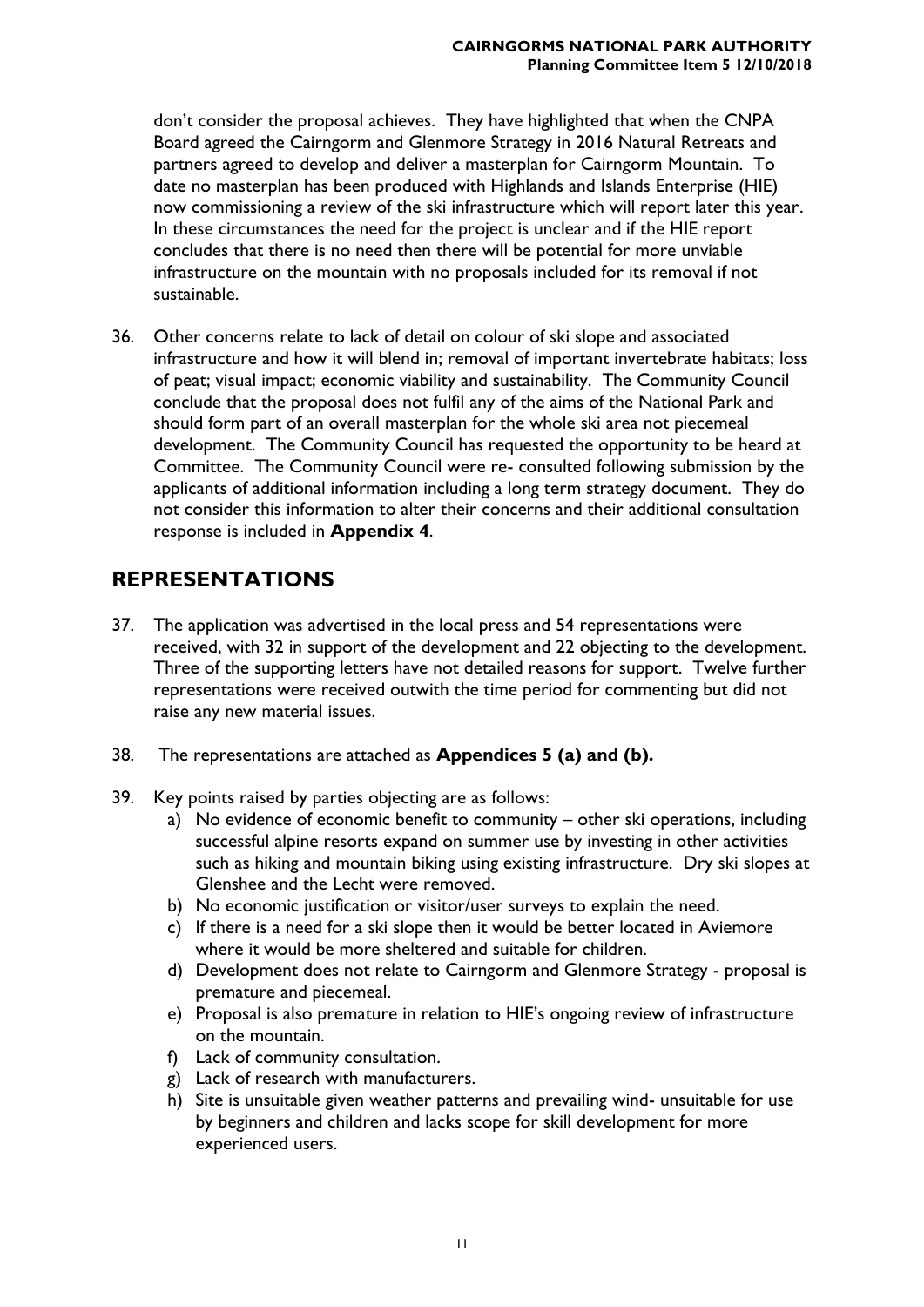- i) Loss of vegetation and peat and resultant significant removal of soil by machinery.
- j) Adverse impacts on flora, fauna and drainage.
- k) Potential impacts on ground water dependent terrestrial ecosystems and on vegetation not adequately considered.
- l) Safety of animals during construction.
- m) Does not fit into the exposed upland landscape dark green blocks of matting will look unnatural and this concern was noted by CNPA officers at the pre application stage. Location further down mountain would be better.
- n) Adverse landscape impact- comparison made to Hillend near Edinburgh where facility is seen from 25 km away, particularly when illuminated.
- o) Visual impacts will extend to wild land area 15 and will be year round.
- p) Insufficient detail on ski slope infrastructure which has landscape and environmental implications (e.g. spray systems) and being a water based misting system may not work in low temperatures.
- q) Concerns regarding use of public monies to finance the development.
- r) Poor track record of developer in term of management of mountain and its facilities.
- s) Concern regarding restoration of site if business fails.
- t) Development does not reflect aims of National Park Partnership Plan or the requirement of the National Parks Act, instead it undermines the first aim which is to conserve and enhance the natural and cultural heritage of the area.
- u) Submitted information is substandard. Photomontages do not accurately represent impacts as only show green matting and none of associated infrastructure.
- v) EIA should have been required along with pre application consultation.
- w) Appropriate Assessment is required.
- x) If application is supported conditions should be imposed regarding compensatory tree planting and ultimate removal.
- 40. Key points raised by parties in support are as follows:
	- a) Development will allow people to ski and learn when there is no snow or the upper slopes are storm bound – this will also help support year round work for ski instructors and avoid having to send customers off site for lessons.
	- b) Facility is much needed and would benefit local community, businesses, accommodation providers, clubs and schools as well as promoting tourism and outdoor sports, providing more consistent offering and avoiding customers being disappointed on arrival to find they cannot ski.
	- c) Will help maintain the snowsport legacy at Cairngorm which will boost local economy in wider Spey valley.
	- d) Ground nesting birds would continue to flourish as they did when the funicular railway was built.
	- e) Mountain needs more activities for summer and bad ski seasons.
	- f) Good location for spectators/families to view the activities.
	- g) Development will relieve queues on the funicular railway by taking beginners off and also relieve beginners from harsh conditions at top.
	- h) Will support growth of snowsports by encouraging beginners and support important user groups of families.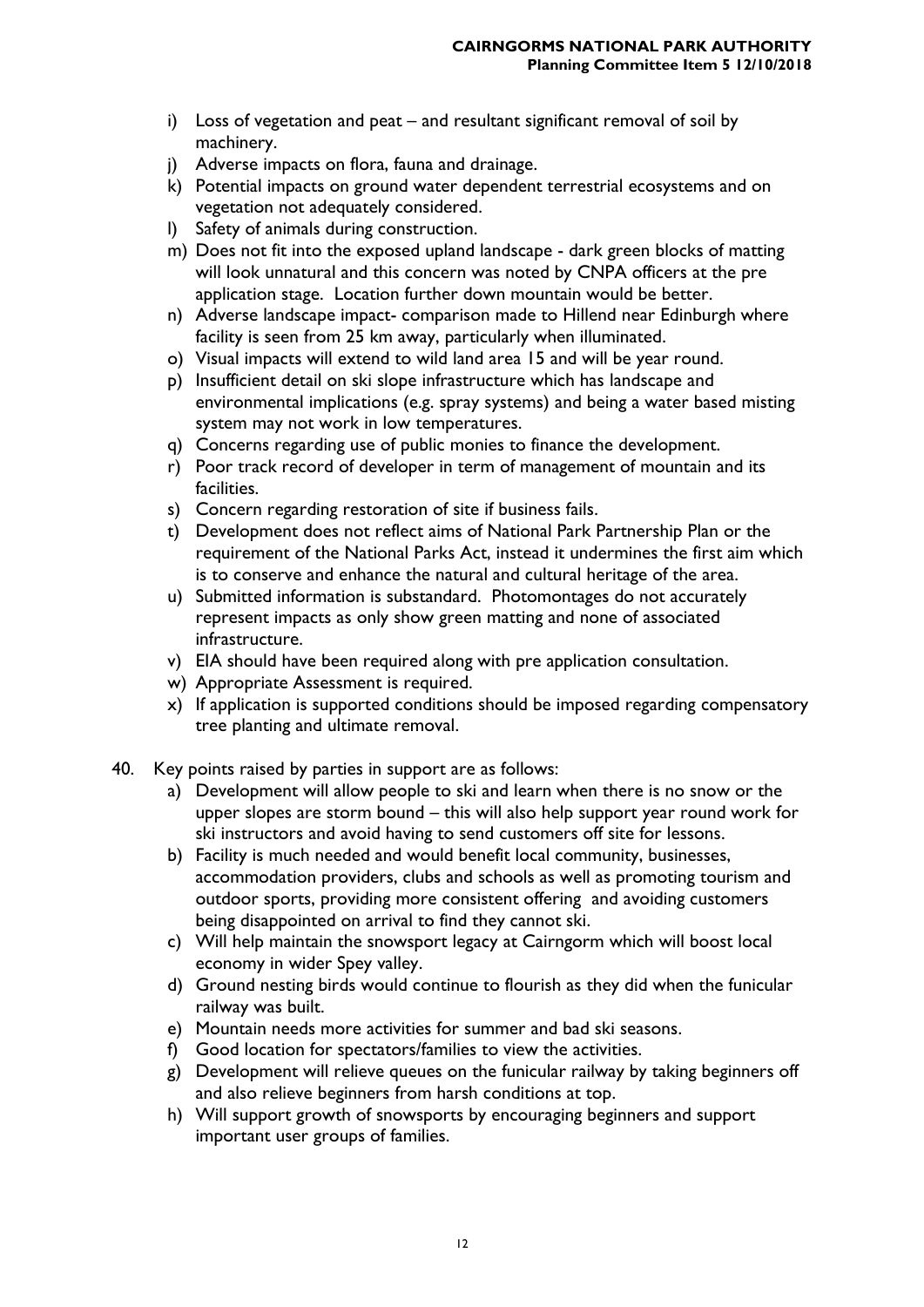- i) One of these parties also notes that whilst supporting principle of ski slope there may be other better locations on the mountain, and another suggested a revolving slope.
- 41. The applicant and three other parties (Aviemore Business Association, Bill Stephen and the Badenoch and Strathspey Conservation Group) have requested to be heard at Committee. including the Aviemore Business Association, Bill Stephen and the Badenoch and Strathspey Conservation Group as has the applicant

### **APPRAISAL**

### **Principle**

- 42. **Policy 2:** Supporting Economic Growth of the Cairngorms Local Development Plan 2015 sets out that development which enhances formal and informal recreation and leisure facilities; tourism and leisure based business activities and attractions; tourism and recreation infrastructure, including accommodation; and improved opportunities for responsible outdoor access will be supported where (a) it has no adverse environmental impacts on the site or neighbouring areas (b) it makes a positive contribution to the experience of visitors and (c) adds to or extends the core tourist season. Similarly policy 8: Sport and Recreation also supports developments of sports and recreation facilities where they (a) demonstrate best practise in terms of sustainable design, operation and future maintenance and where there are no adverse environmental impacts on the site or neighbouring areas (b) they will meet an identified community or visitor needs and (c) they maintain and maximise all opportunities to link into the existing path network.
- 43. Scottish Planning Policy also presumes in favour of development that contributes to sustainable development, giving weight to net economic benefit, whilst also seeking to preserve important environmental assets such as landscape and wildlife habitats that underpin continuing tourism visits and quality of place.
- 44. All the ski centres within the National Park play important roles in the local economy and Cairngorm Mountain plays a particularly important role in making Badenoch and Strathspey a significant year-round visitor destination for the National Park and the Highlands.
- 45. Set against this background there is strong policy support in principle for a proposal which at its heart seeks to improve the offering at the existing ski centre at Cairngorm Mountain.
- 46. A number of objectors have raised concern that the application has been submitted in advance of any masterplan for the wider site at Cairngorm Mountain being produced as the Cairngorm and Glenmore Strategy sets out. However, the Cairngorm and Glenmore Strategy is not a planning policy document and the proposals must be considered against the policies of the Local Development Plan. However it may be worth noting that, as will be outlined later in this report, the proposed development has the potential to deliver on some of the management principles of the Cairngorm and Glenmore Strategy in terms of expanding native woodland planting, improvements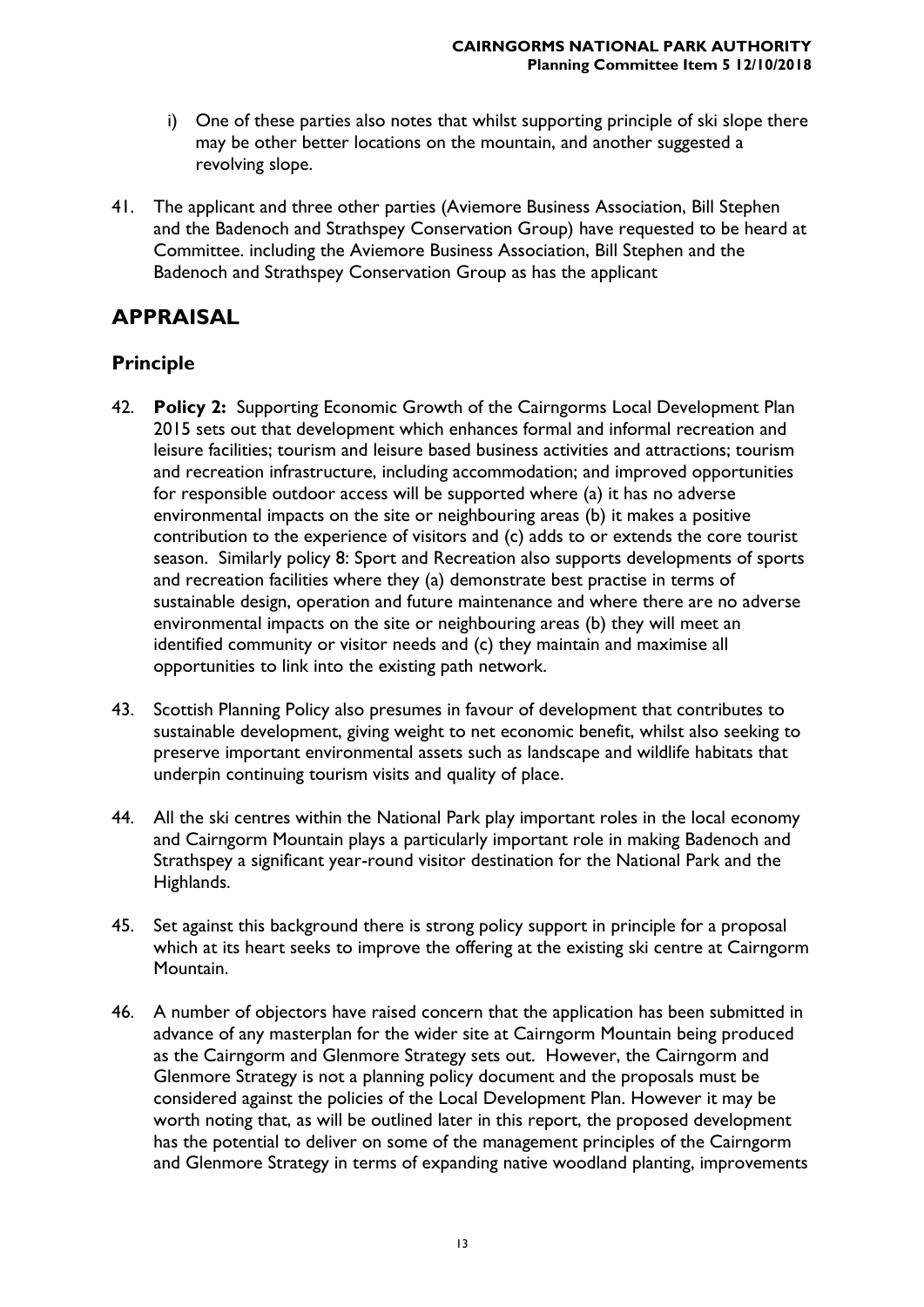to transport and access infrastructure to increase public transport and non-motorised access to the area and improvements to existing facilities.

47. Objectors also have raised concern in relation to the principle of the development, considering it to be premature to a review by the landlord (Highlands and Islands Enterprise) of the operations at the Mountain. Any such review is for the landlord and the current planning application must still be determined on planning policy. The proposed development clearly relates to the activities at the existing, well established ski centre and the applicants consider there is a need for such a facility to complement and expand their offering. The key land use planning issues, as with any planning application, are the siting, servicing, design and environmental impacts of the proposal in relation to adopted Local Development Plan policies. Accordingly this report concentrates on the land use planning implications of the proposed development

### **Landscape Impacts**

- 48. The application site is located within the Cairngorms National Scenic Area, the National Park and close to the Cairngorms Wild Land Area No. 15. As such it is important that the landscape impacts of the proposed development are fully considered in relation to Policy 5: Landscape of the Cairngorms Local Development Plan 2015 which seeks to ensure that all new development conserves and enhances the landscape character and special landscape qualities of the National Park and the setting of the development. Any significant adverse impacts must be clearly outweighed by social or economic benefits of national importance and all adverse effects must be minimised and mitigated. Similarly policy 3: Sustainable Design seeks to ensure that development is suitably designed.
- 49. In this regard the development is clearly related to the existing ski centre operations at Cairngorm Mountain and will be viewed in the context of that infrastructure. This part of the mountain is characterised by a variety of ski infrastructure including ski tows, funicular railway, car parking and buildings. Whilst the site itself currently comprises moorland, the wider context is one of rural development and providing the new facility sits well in the landscape it should be possible to comply with policy objectives here.
- 50. Supporting landscape material has demonstrated how the new facility will sit in this landscape. Whilst it will inevitably be visible from the immediate surrounding area and further afield these impacts will be largely localised and will, as noted above, be viewed within the context of an operational ski centre. Although there will be a variation in seasonal landscape impacts (e.g. the matting of the slope will be more prominent in winter when the snow cover is light whereby the green colour will be more pronounced and visible) overall it is considered that these impacts can be satisfactorily mitigated over time by the proposed extensive montane planting in and around the site which will help to conserve and enhance the landscape.
- 51. Similarly careful use of ski matting patching when carrying out future repairs will help to secure a more "mottled" appearance to the slopes over time, more in keeping with the moorland surroundings together with care over the final material choice and colour. To this end a more subdued green has also been chosen during consideration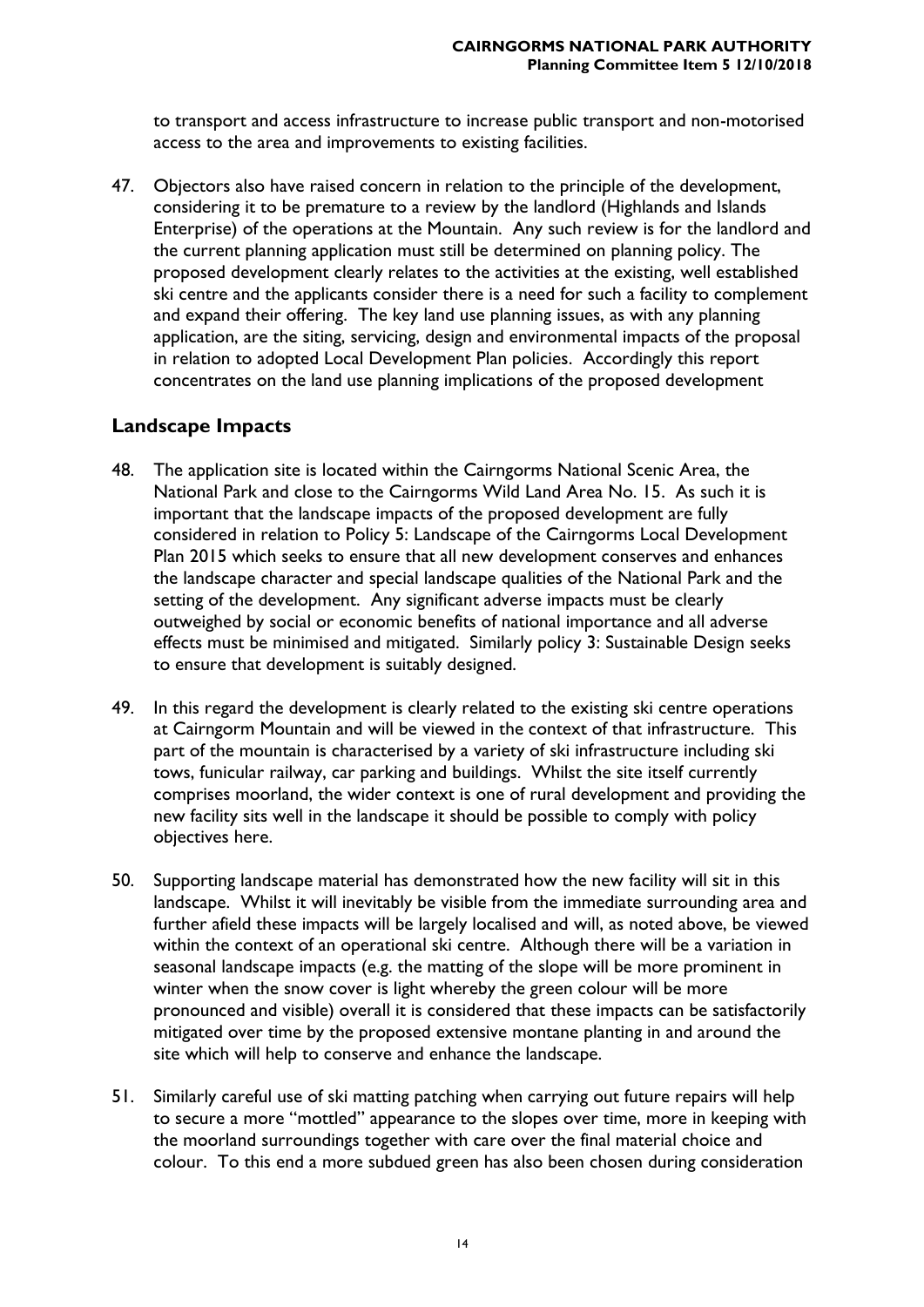of the application to try and reduce the visual impacts of the development. Care will also be necessary with any ancillary detailing such as uplift equipment, barriers, fencing and indeed lighting although at this stage no lighting is proposed by the applicants.

52. These various factors as described above also serve to ensure that there will be limited impact upon the wild land area and in these overall circumstances the application is considered to comply with Policies 3 and 5 of the Cairngorms Local Development Plan 2015, subject to appropriate planning conditions being attached to any consent issued.

### **Environmental Impacts**

- 53. **Policy 4:** Natural Heritage of the Cairngorms Local Development Plan 2015 seeks to ensure that there are no adverse effects on natural heritage interests, designated sites or protected species and that any impacts upon biodiversity are avoided, minimised or compensated. Policy 10: Resources also seeks to ensure that disturbance to soils, peat and any associated vegetation is minimised
- 54. Although the site is not located within any NATURA designations it is located close to wider environmental designations and will also involve the loss of habitat. Satisfactory environmental survey work has been carried out to enable impacts to be fully considered with appropriate mitigation identified in relation to impacts upon protected species, peat resources and ground water dependent terrestrial ecosystems. Furthermore adequate compensation for loss of habitat has been offered in relation to the areas identified for montane planting which will help secure biodiversity benefits as well as mitigation for landscape impacts .along with proposals for peat management which will help secure restoration of peat habitat elsewhere on the landholding.
- 55. On this basis the application is considered to comply with Policy 4: Natural Heritage and Policy 10: Resources.

### **Servicing General**

- 56. **Policy 3:** Sustainable Design and Policy 10: Resources of the Cairngorms Local Development Plan 2015 seek to ensure that development can be satisfactorily serviced and that unacceptable impacts on the water environment are avoided.
- 57. The site will be accessed by existing road network and this is considered in more detail in the following section of the report. Otherwise the main servicing issue drainage. There will be no changes to foul drainage arrangements arising from the development and surface water will be dealt with by means of a SUDS layout which is acceptable to the technical consultees. Accordingly the application is considered to comply with Policies 3 and 10 subject to the imposition of appropriate planning conditions as required by consultees.

### **Servicing - Access**

58. **Policy 3:** Sustainable Design of the Cairngorms National Park Local Development Plan 2015 set out the need for new development to be satisfactorily serviced and to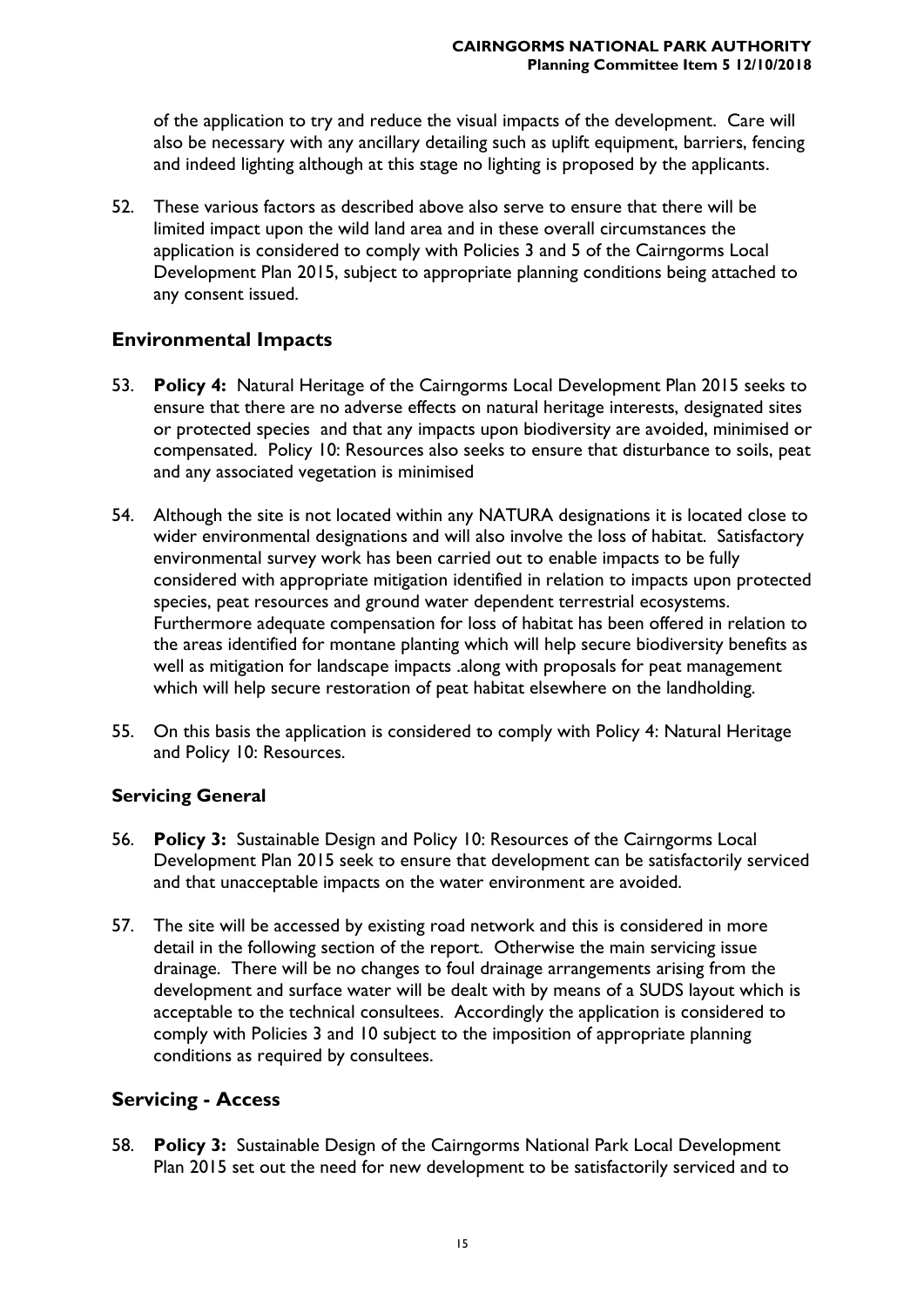include an appropriate means of access, egress and space for off-street parking. In this regard the site will utilize existing road access and car parking arrangements for Cairngorm Mountain which are considered to be satisfactory in terms of vehicular traffic subject to signage and crossing improvements.

- 59. **Policy 3:** Sustainable Design also sets out that new development should be designed to maintain and maximise all opportunities for responsible outdoor access including links into the existing path network and to promote sustainable transport methods including making provision for the storage of bicycles and reducing the overall need to travel.
- 60. In this regard, and as noted by the applicants, the intention of the proposals is to increase visitor use of the ski centre and to increase all year round use. Accordingly it is important to ensure that (1) any impacts upon non-motorised users of the network serving the site are minimised as a result of any increase in vehicular traffic and (2) opportunities to access the centre by non-motorised means are maximised. However, the dry ski proposal within this planning application are only expected to increase visitor numbers to the site by 6.3% during the summer season and between 3-4% over the year, so do lead to a significant change in their own right. The objectives can be secured by imposing conditions to cover some of the requirements of the Highland Council Transport Planning Team with respect to, crossing points at Glenmore and provision of bus stop and cycle parking at the ski centre, but a requirement to assess the work needed to improve the Allt Mor Path from Glenmore to the Mountain would not be a reasonable or necessary planning condition and is any case being investigated by Forestry Commission Scotland as the landowner of the section that is least accessible.
- 61. On this basis the application is considered to comply with Policy 3: Sustainable Design.

### **Other Issues Raised in Consultations and Representations**

- 62. Matters raised by consultees and contributors have been largely addressed throughout this report. There are however some additional points to comment on as noted below.
- 63. Concern has been raised regarding the lack of public consultation on the proposals. As this is not a major application as defined in the Scottish Government's hierarchy of development there is no statutory requirement for pre application consultation with the public. However, the applicants did carry out some public consultation as detailed in their design statement. Some concern was also raised that the application should have been accompanied by an Environmental Impact Assessment (EIA). In this respect the application has been screened under the terms of the EIA regulations and it was concluded that EIA was not required in this instance. However sufficient environmental information has been submitted to enable officers and consultees to determine the impacts of the development.
- 64. There has also been concern regarding the use of public monies in relation to the involvement of Highlands and Islands Enterprise in the site, and that other more suitable alternative sites are available. The use of public money is not a material land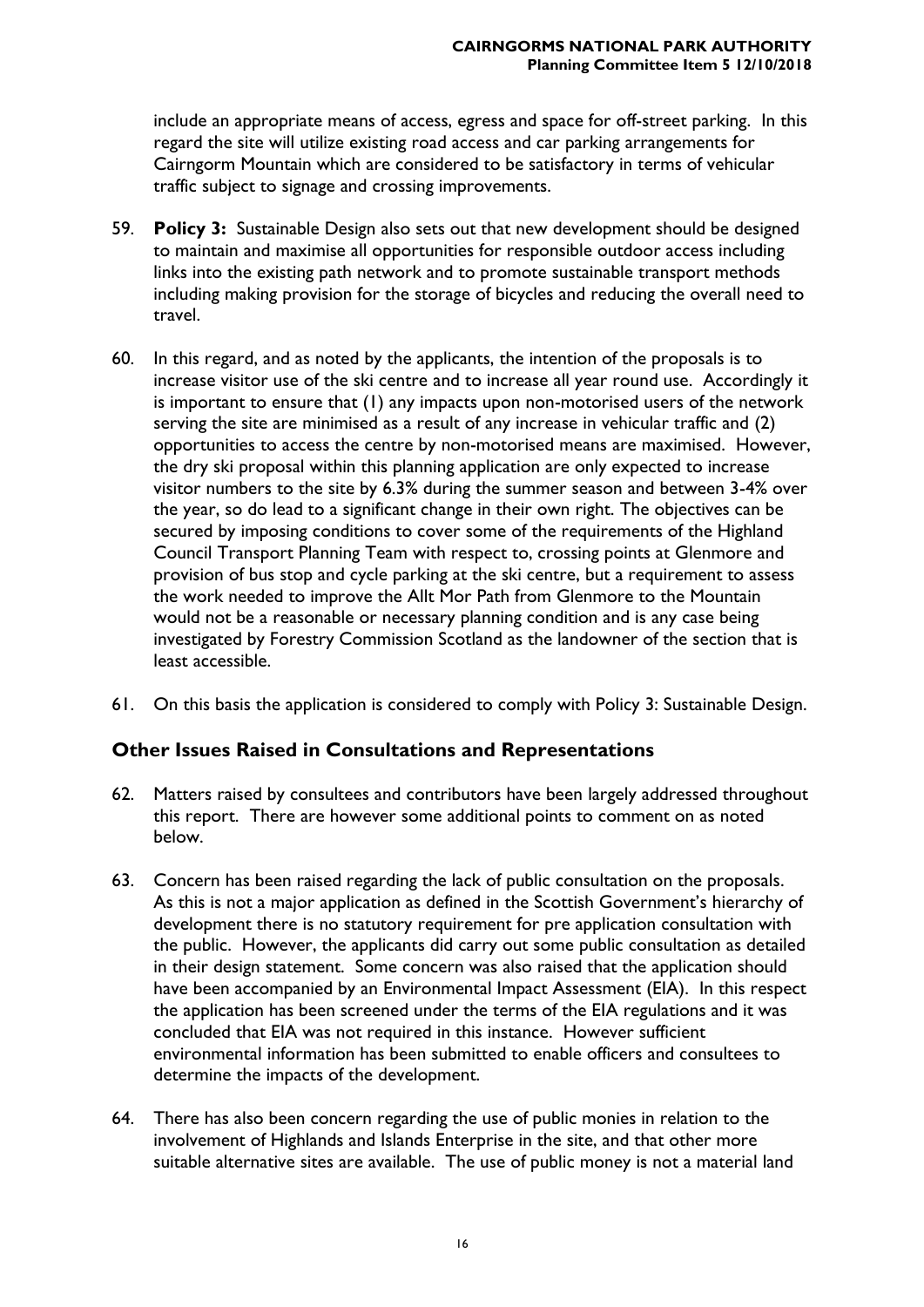use planning consideration and the Planning Authority is required to consider the application before them, not to consider alternative options suggested by other parties.

- 65. Similarly, concerns raised regarding the track record of developer are not material land use planning considerations. What is important is to ensure that any conditions imposed are enforceable and thereafter complied with and if necessary enforced.
- 66. On a more technical aspect some concern has been raised that water based misting system may not work in low temperatures – this is a matter for the applicants to address although following discussion they have advised that when temperatures are lower there is likely to be snow whereby the system will not be required**.**
- 67. Finally concern has been raised that the development does not comply with the aims of the National Park Partnership Plan (NPPP) and the National Parks Act which give priority to the first aim to conserve and enhance the natural and cultural heritage of the area. These aims have been fully considered when assessing compliance with Local Development Plan policies which are themselves intended to deliver the aims of the NPPP within the context of the land use planning system.

# **CONCLUSION**

- 68. This application involves provision of additional ski facilities for beginners and intermediate skiers at an established ski centre at Cairngorm Mountain. The principle of this development complies with Local Development Plan policies.
- 69. The layout and design of the new development is considered to be satisfactory with significant mitigation for impacts proposed by way of montane planting and careful future monitoring and maintenance of the proposed new ski slopes. Environmental impacts can be satisfactorily mitigated and habitat compensation delivered. This will ensure compliance with Local Development Plan policies. Delivery of this mitigation and compensation can be adequately addressed by appropriate planning conditions.
- 70. The development is also capable of being satisfactorily serviced and accessed subject to planning conditions as requested by consultees.
- 71. On this basis the proposed development is considered to comply with Local Development Plan policies subject to appropriate planning conditions being imposed to achieve landscape, ecological and servicing requirements. Approval is therefore recommended.

## **RECOMMENDATION**

**That Members of the Committee support a recommendation to GRANT FULL PLANNING PERMISSION for the Installation of beginner and intermediate artificial ski slopes with associated services at Cairngorm Mountain Glenmore Aviemore PH22 1RB subject to the following conditions**.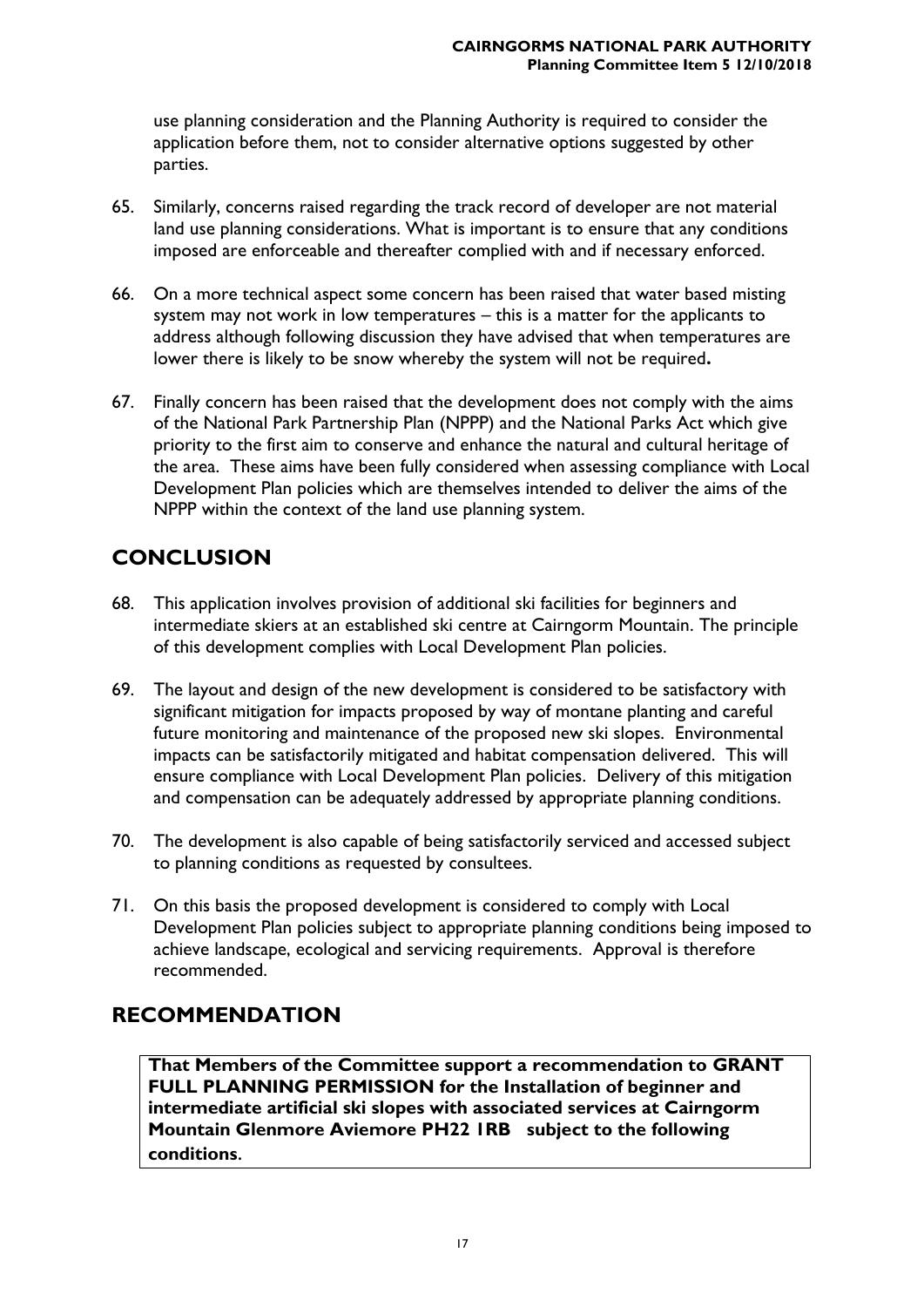*Those conditions listed below in bold text are suspensive conditions, which require to be discharged prior to implementation of the development.*

- **1. No development shall commence on site until (a) details of a suitably qualified Landscape and Ecological Clerk of Works to be retained by the developer to supervise construction (b) details of the scope of their work and (c) monitoring regime and frequency of method of reporting have been submitted to and approved in writing by the Cairngorms National Park Authority. Thereafter the approved person shall provide monitoring reports in accordance with the approved scheme to the Cairngorms National Park Authority with any recommendations implemented in accordance with the monitoring report and any comments from the CNPA.**
	- **Reason:** To ensure that the construction of the development is satisfactorily supervised to ensure that there are no adverse impacts on the landscape character, special landscape qualities and natural heritage of the National Park in accordance with Policy 4: Natural Heritage and Policy 5 :Landscape of the Cairngorms Local Development Plan 2015
- **2. No development shall commence on site until a Landscape Scheme has been submitted to and approved in writing by the Cairngorms National Park Authority. This scheme shall include full details of all proposed montane planting within and outwith the site in accordance with the indicative details provided in the Habitat Compensation Plan dated 15 June 2018 and reflecting the requirement for the planting to deliver an increase in the range and quality of "green" in the landscape using native species; details of proposed fencing to protect the planting; details of establishment of the planting; details of finishes of all paths and other features including seating and fencing; details of the reinstatement of excavated areas showing full details and maintenance until established; and details of the future maintenance and monitoring for at least 10 years after planting.**

**The planting identified outwith the application site shall thereafter be implemented in accordance with the approved scheme in the first planting season following the commencement of development on site, and the planting within the application site shall be implemented in accordance with the approved scheme in the first planting season following completion of the development or the development being brought into use, whichever is the sooner.**

**All planting shall thereafter be maintained in accordance with the approved scheme with annual monitoring reports, detailing any remedial works carried out, provided to the CNPA acting as Planning Authority** 

**Reason:** To ensure that the landscape and natural heritage impacts of the proposed development are satisfactorily mitigated and the landscape and special qualities of the National Park are conserved and enhanced in accordance with Policy 4: Natural Heritage and Policy 5 :Landscape of the Cairngorms Local Development Plan 2015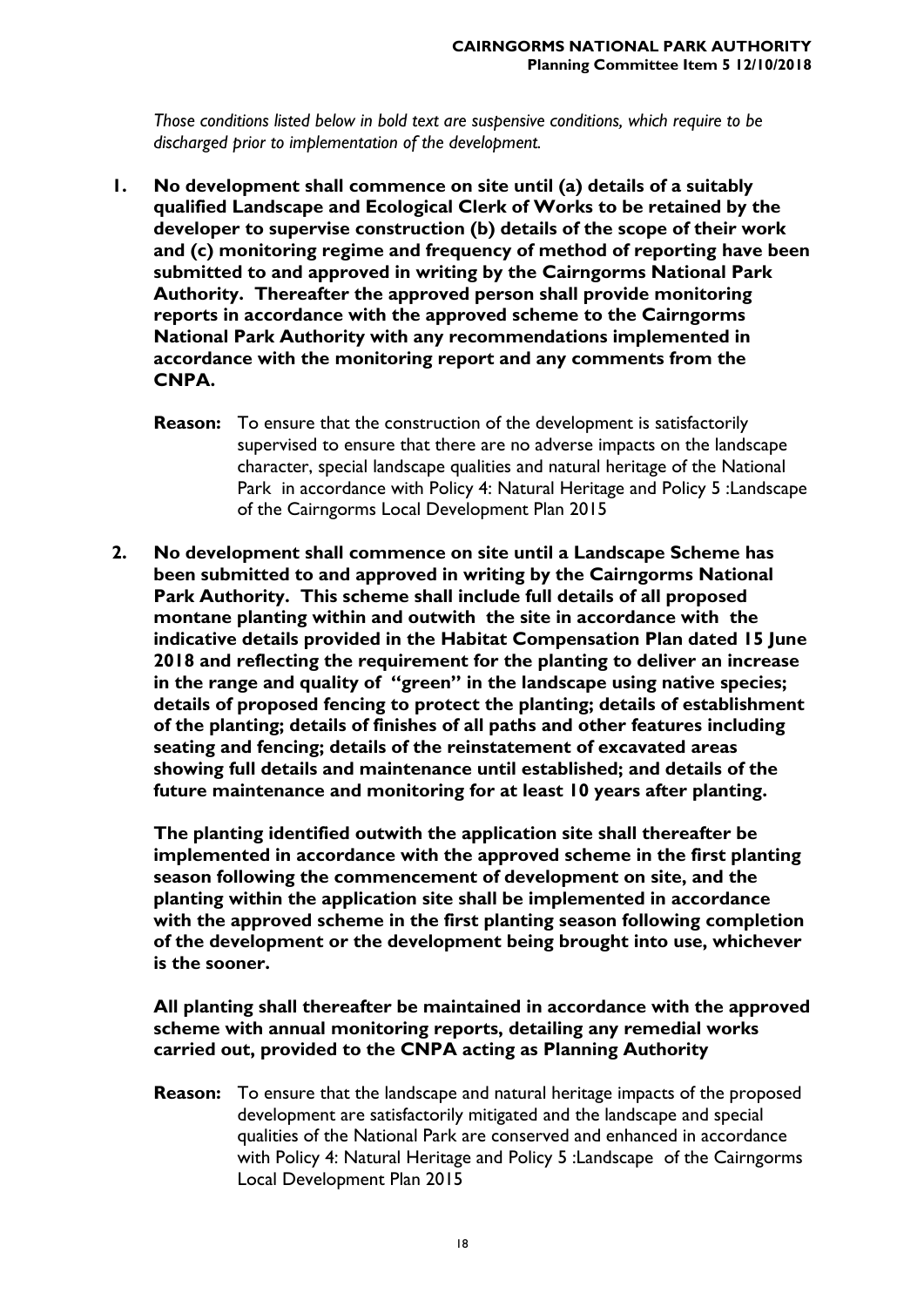**3. No development shall commence on site until a Peat and Soil Management Plan, including a detailed method statement and based on the principles contained in the approved Design Statement Revision E dated 7 March 2018, has been submitted to and approved in writing by the Cairngorms National Park Authority in consultation with SEPA. This Plan shall include provision for excavated peat to be used in habitat restoration purposes on eroded areas; details of locations of depositation; methods used and the need to ensure that this work ties in with adjacent landform avoiding change to existing hydrological flow conditions; and details of storage of all soils on site.**

**Work shall thereafter proceed in accordance with the approved details.**

- **Reason:** To ensure that peat is managed appropriately in accordance with Policy 4: Natural Heritage and Policy 10: Resources of the Cairngorms Local Development Plan 2015.
- **4. No development shall commence on site until a Schedule of Mitigation, including a single site plan showing all mitigation measures detailed in the approved Construction Phase Method Statement, Pollution Prevention Plan and Waste Management Plan, Traffic Management Plan and the Peat and Soil Management Plan required by Condition 3 has been submitted to and approved in writing by the Cairngorms National Park Authority in consultation with SEPA. This plan to include mitigation to ensure that existing paths are kept free from obstruction or alternatives provided during construction. Work shall thereafter proceed in accordance with the approved plan which shall be made available on site throughout the duration of construction work.**
	- **Reason:** To ensure that work on site proceeds without damage to the environment in accordance with Policy 4: Natural Heritage and Policy 10: Resources of the Cairngorms Local Development Plan 2015.
- **5. No development shall commence on site until the following information has been submitted to and approved in writing by the Cairngorms National Park Authority** 
	- **a) The estimated life span of the ski slope and how restoration will be financed; and**
	- **b) Details of how the development will be removed in an environmentally sensitive manner and the site restored to natural landform and acceptable vegetation.**

**Thereafter should the ski slope become redundant or cease being in use for a period of 1 year then the development shall be removed and the site restored in accordance with the approved details.**

**Reason:** To ensure that should the development become redundant it does not fall into disrepair and to ensure that there are no adverse impacts upon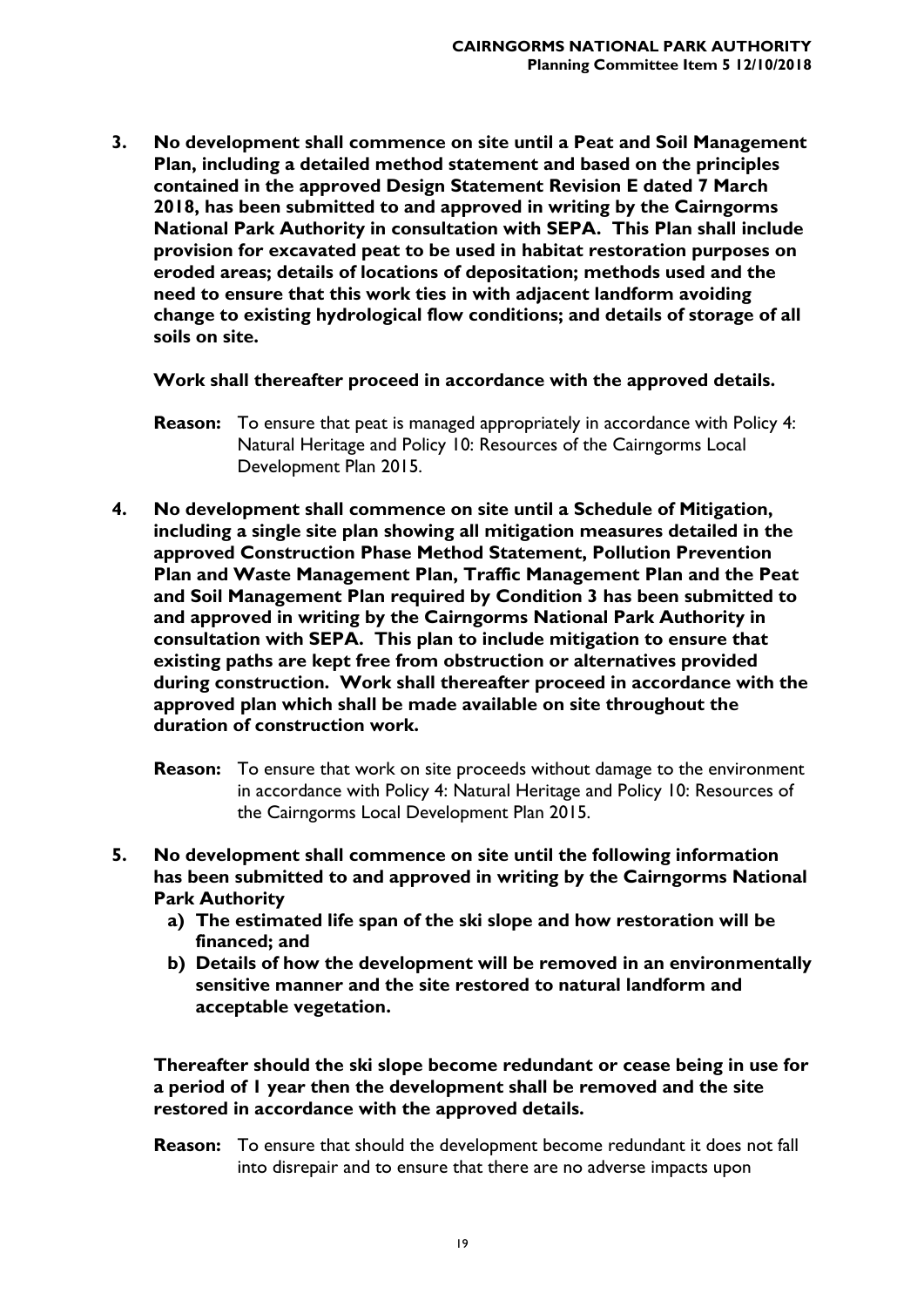natural heritage, and the landscape character and special qualities of the National Park are conserved and enhanced in accordance with Policy 4: Natural Heritage and Policy 5 :Landscape of the Cairngorms Local Development Plan 2015

**6. No development shall commence on site until sample of the finishes of the matting for the ski slope and all other associated infrastructure (e.g. uplift equipment including any travellators/magic carpets, crash barriers, fencing) has been submitted to and approved in writing by the Cairngorms National Park Authority. The development shall thereafter be constructed in accordance with the approved details**

**.**

- **Reason:** To ensure that there are no adverse impacts upon the landscape character and special qualities of the National Park are conserved and enhanced in accordance with Policy 4: Natural Heritage and Policy 5 :Landscape of the Cairngorms Local Development Plan 2015
- **7. No development shall commence on site until details of the ongoing maintenance and monitoring of the matting for the ski slope have been submitted to and approved in writing by the Cairngorms National Park Authority. These details shall accord with the principles established in the approved Landscape Addendum and the need for any repair of matting to be undertaken using organically shaped new matting sections. Annual monitoring reports shall be provided to the Cairngorms National Park Authority throughout the lifetime of the development hereby approved with any remedial works carried out as required.** 
	- **Reason:** To ensure that there are no adverse impacts upon the landscape character and special qualities of the National Park are conserved and enhanced in accordance with Policy 5: Landscape of the Cairngorms Local Development Plan 2015
- **8. No development shall commence on site until a site specific Construction Environment Management Plan has been submitted to and approved in writing by the Cairngorms National Park Authority. This plan to include details of boundaries of the construction site, how it will be enclosed, site of any construction compound and storage areas, construction SUDS and all other measures outlined in section 4 of the approved Ground Water Dependent Terrestrial Ecosystems (GWDTE) Risk Assessment dated 14 March 2018 together with confirmation that the discharge from the SUDS will be of similar water quality and quantity to existing to avoid any negative impacts. The construction of the development shall thereafter be implemented in accordance with the approved plan.**
	- **Reason:** To ensure that work on site proceeds without damage to the environment in accordance with Policy 4: Natural Heritage and Policy 10: Resources of the Cairngorms Local Development Plan 2015.
- **9. No development shall commence on site until the site is enclosed in accordance with the approved Construction Environment Management**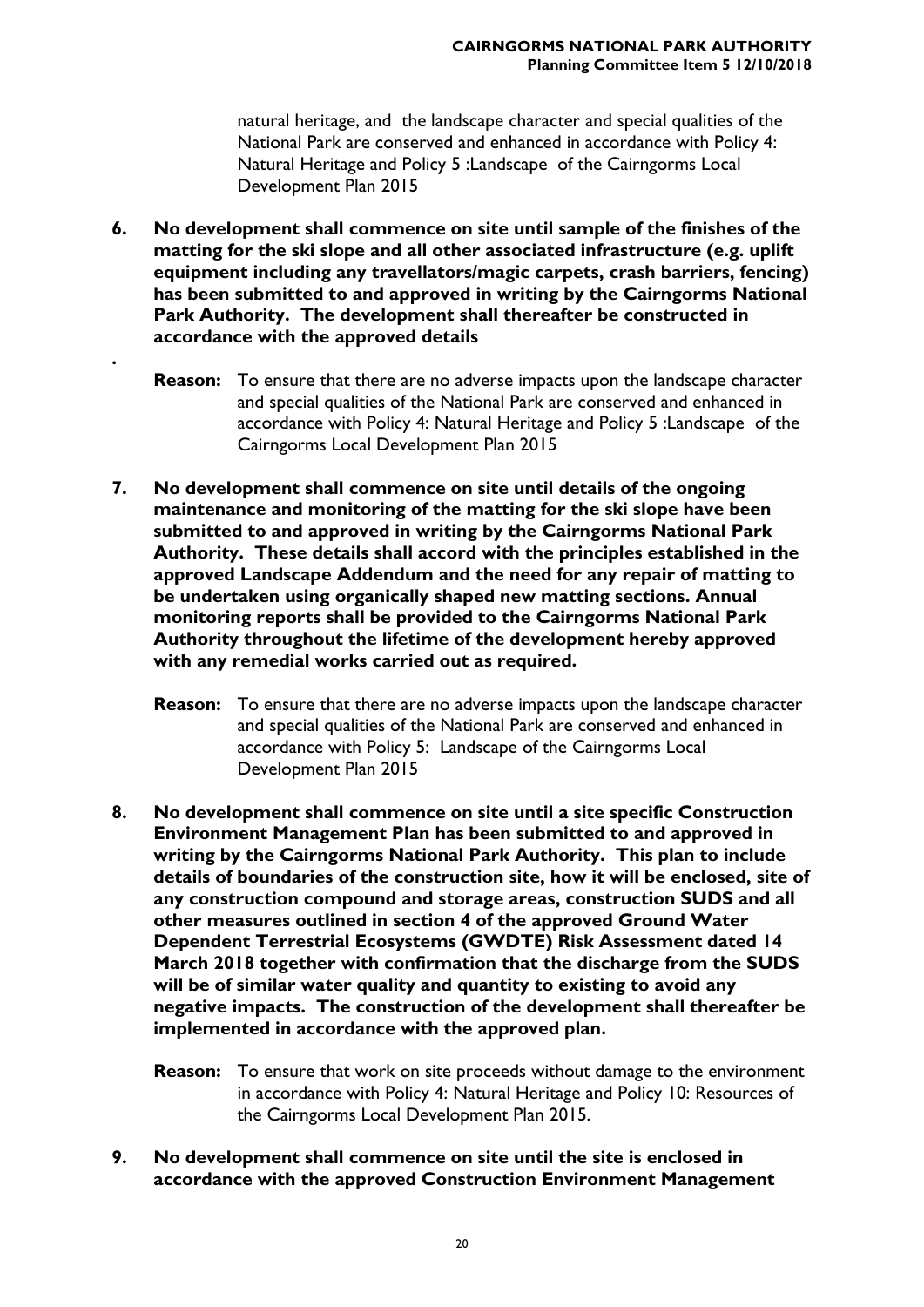#### **Plan and thereafter this fencing shall be retained throughout the entire construction phase.**

- **Reason:** To ensure that the construction of the development is contained and avoids damage to adjacent habitats in accordance with Policy 4: Natural Resources of National Park Local Development Plan 2015.
- **10. No development shall commence on site until details of the future maintenance of the proposed SUDS system have been submitted to and approved in writing by the Cairngorms National Park Authority. The system shall thereafter be maintained in accordance with the approved details throughout the lifetime of the development hereby approved**
	- **Reason:** To ensure that work there are no adverse impacts upon the environment and that surface water is appropriately managed in accordance with Policy 4: Natural Heritage and Policy 10: Resources of the Cairngorms Local Development Plan 2015.
- **11. No development shall commence on site until the following information has been submitted to and approved in writing by the Cairngorms National Park Authority in consultation with the Highland Council Transport Planning Team:**
	- **a) Details of a scheme to reduce the speed of traffic and improve pedestrian crossing facilities through the settlement of Glenmore and to improve signing included the variable message signs;**
	- **b) Details of improvements to the bus passenger waiting facilities including a shelter and real time information and the provision of cycle parking at the ski centre.**

**Thereafter the development shall not be brought into use until all works are completed in accordance with the approved plans** 

- **Reason:** In order to promote sustainable transport methods in accordance with Policy 3: Sustainable Design of the Cairngorms National Park Local Development Plan 2015 and improve pedestrian safety within the settlement of Glenmore.
- **12. No development shall commence on site until a Travel Plan based on the actions set out in the approved Transport Assessment has been submitted to and approved in writing by the Cairngorms National Park Authority in consultation with the Highland Council Transport Planning Team. Thereafter the Travel Plan shall be implemented in in full throughout the lifetime of the development.**
	- **Reason:** In order to promote sustainable transport methods in accordance with Policy 3: Sustainable Design of the Cairngorms National Park Local Development Plan 2015
- 13. All mitigation measures detailed in the approved Mitigation and Enhancement Plan dated 1 December 2017, Reptile Protection Plan dated 12 June 2018 and the Ground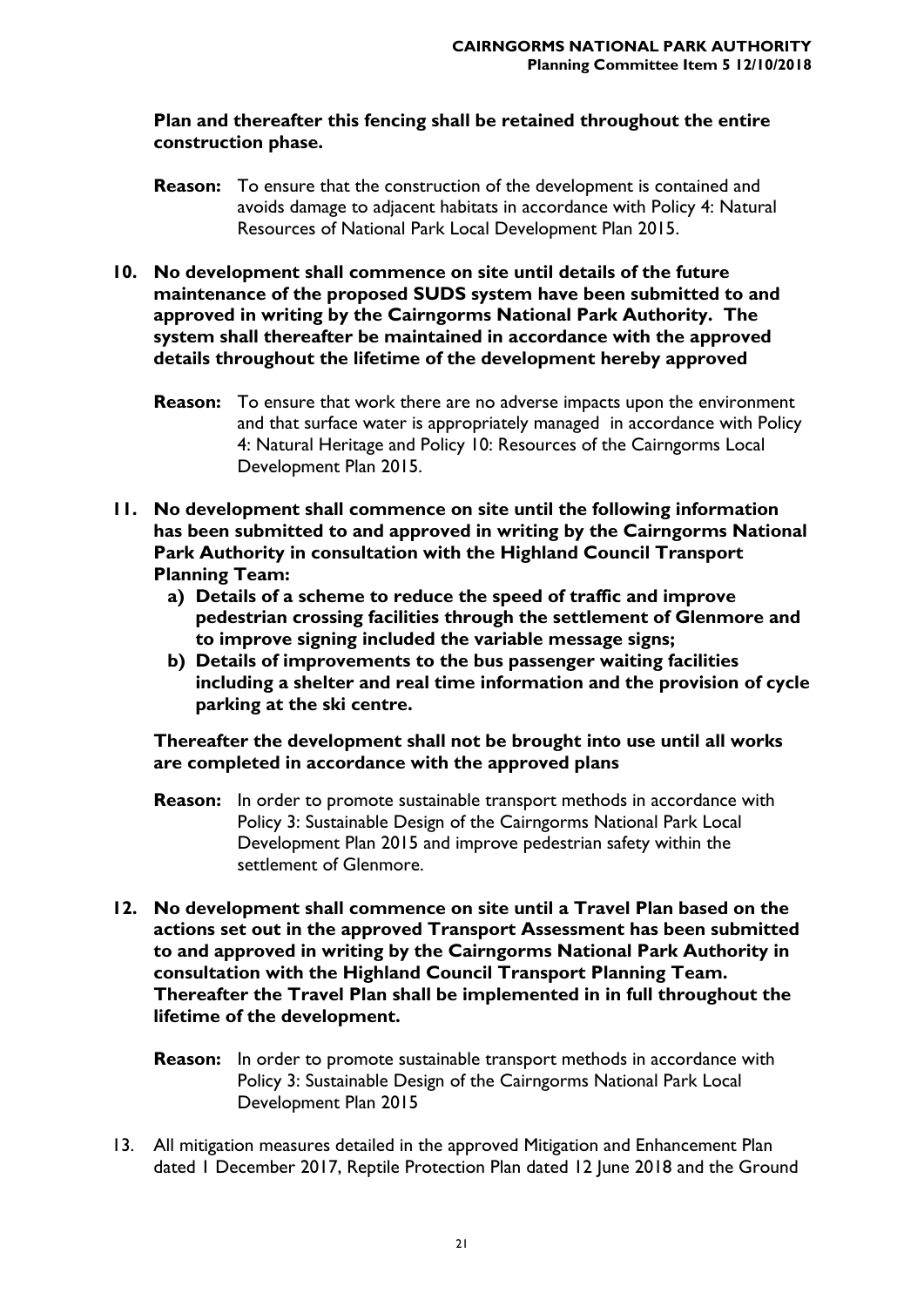Water Dependent Terrestrial Ecosystems (GWDTE) Risk Assessment dated 14 March 2018 shall be implemented during construction in accordance with the approved details and supervised by the retained Ecological Clerk of Works.

- **Reason:** To ensure that the development does not adversely affect wildlife interests and European Protected Species in the area in accordance with Policy 4: Natural Resources of National Park Local Development Plan 2015
- 14. There shall be no anti-freeze used in the misting system for the development hereby approved.
	- **Reason:** To ensure that there are no adverse environmental impacts in accordance with Policy 4: Natural Resources of National Park Local Development Plan 2015
- 15. There shall be no external lighting at the development hereby approved unless an external lighting plan is submitted to and approved in writing by the Cairngorms National Park Authority.
	- **Reason:** To ensure that there is no light spillage or light pollution which could adversely affect the special landscape qualities of the National Park, in accordance with Policy 5: Landscape of the Cairngorms Local Development Plan 2015.

#### **Informatives**

- 1. The development hereby approved must commence within 3 years of the date of this decision notice. If development has not commenced within this period then this planning permission will lapse
- 2. The person undertaking the development is required to give the Planning Authority prior written notification of the date on which it is intended to commence the development. Attached to this decision notice is a Notice of Initiation of Development for completion and submission. Submission of this information assists the Cairngorms National Park Authority Monitoring and Enforcement Officer in monitoring active work within the area to ensure compliance with the approved details and to identify and correct any potential problems, as they arise, rather than later when it may be more difficult and more costly to rectify. Failure to give notice would constitute a breach of planning control which may result in enforcement action being taken.
- 3. Following completion of the development, a notification of the completion shall, as soon as practicable, be given to the Planning Authority. Attached to this decision notice is a Notice of Completion of Development for completion and submission. Submission of this form will assist the Cairngorms National Park Authority Monitoring and Enforcement Officer in making a final inspection and checking compliance with the approved drawings and conditions. If the development hereby approved is to be carried out in phases, then a notice of completion should be submitted at the completion of each phase